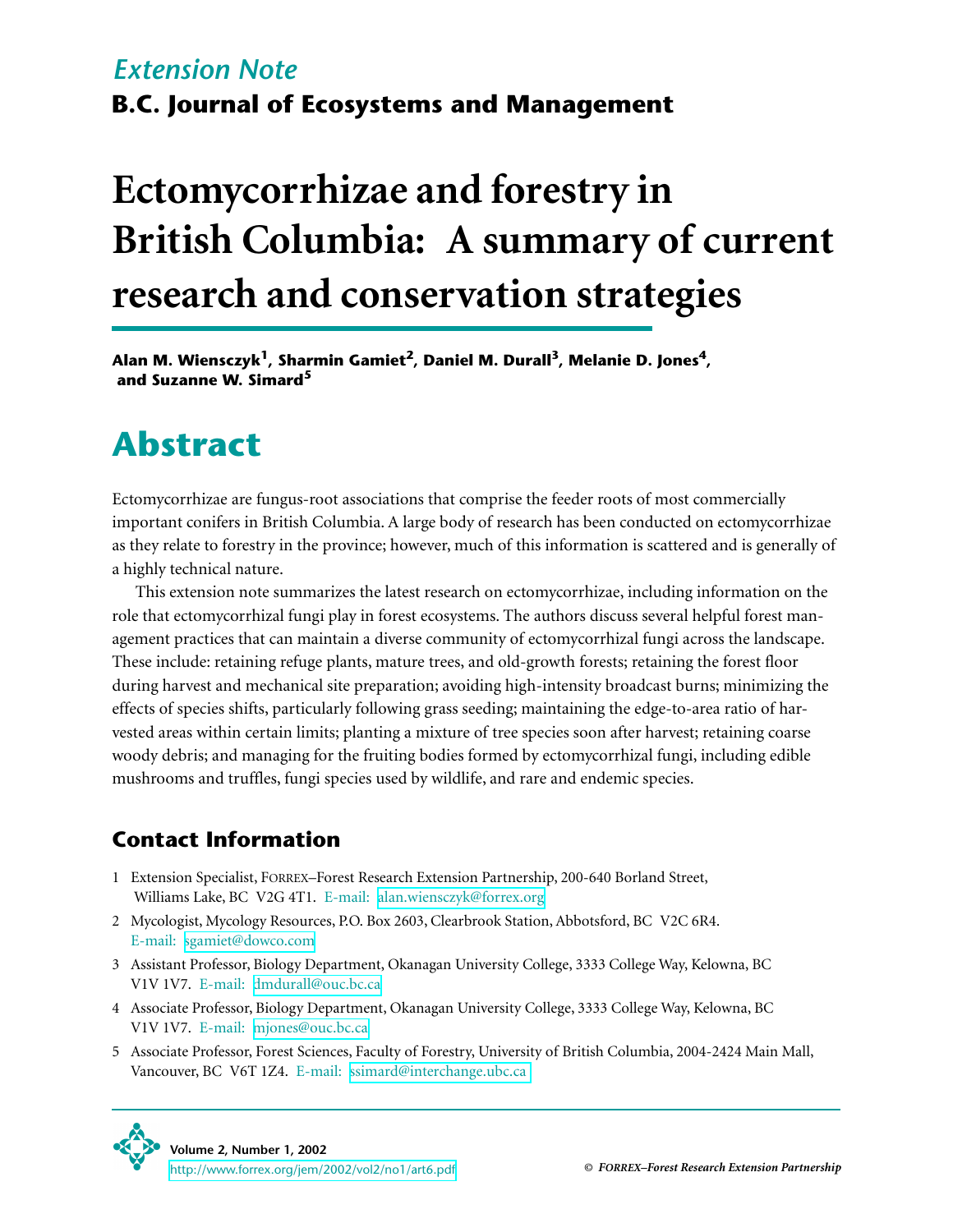#### **Introduction**

Ectomycorrhizae are fungus-root associations that comprise the feeder roots of most commercially important conifers. Much useful research and management information exists about these tiny "fungus-roots"; however, this information is scattered and is generally of a highly technical nature.

In this extension note, we summarize the latest information on ectomycorrhizae as it applies to forestry in British Columbia<sup>1</sup>. We briefly describe ectomycorrhizal fungi and discuss the reasons why forest managers should be concerned about their conservation. We then discuss the functional role these fungi play in tree growth and several important management techniques that can be used to maintain these beneficial plant/ fungal associations across the landscape. These include:

- Retaining refuge plants, mature trees, and oldgrowth forests;
- Retaining the forest floor during harvest and mechanical site preparation;
- Avoiding high-intensity broadcast burns;
- Minimizing the effects of species shifts, particularly following grass seeding;
- Maintaining the edge-to-area ratio of harvested areas within certain limits;
- Planting a mixture of tree species soon after harvest;
- Retaining coarse woody debris; and
- Managing for the fruiting bodies formed by ectomycorrhizal fungi, including edible mushrooms and truffles, fungi species used by wildlife, and rare and endemic species.

With an increased understanding of ectomycorrhizal fungi, beneficial forest practices can be better developed and more extensively applied, while damaging ones may be avoided.

#### **Why the Interest in Ectomycorrhizae?**

Mycorrhizal fungi form close physical associations (or symbiotic relationships) with the roots of most vascular plants (Figure 1). The Greek term "mycorrhiza," which describes the association, literally means "fungus-root."

*With an increased understanding of ectomycorrhizal fungi, beneficial forest practices can be better developed and more extensively applied, while damaging ones may be avoided.*

Both fungal and plant partners can benefit from this association (Smith and Read 1997). The fungal partner provides the plant with soil nutrients and water and, in turn, receives photosynthetically derived plant carbohydrate.

Several general types of mycorrhizae exist, of which *ectomycorrhizae* predominate on forest trees of western North America (Molina *et al.* 1992). More than 5000 species of fungi are estimated to form ectomycorrhizae (Molina *et al.* 1992) worldwide, although this number may be low. Most of these fungi produce mushrooms and their allies above-ground, and up to one-quarter form truffles below-ground. Some species of mushrooms and truffles formed by ectomycorrhizal fungi are important food sources for small mammals and some species are harvested commercially.



**FIGURE 1.** *Lactarius* mycorrhizae on fine roots of western hemlock.

<sup>1</sup> This extension note contains information on the ecology and management of non-timber forest products. In promoting implementation of this information, the user should recognize the equitable sharing of benefits derived from the management and use of this product (Article 8[j] of the United Nations Convention on the Conservation of Biological Diversity). Where possible, the user should involve the keepers of this knowledge and encourage customary use of biological resources in accordance with traditional cultural practices that are compatible with the conservation and sustainable use requirements (Article 10[c]).

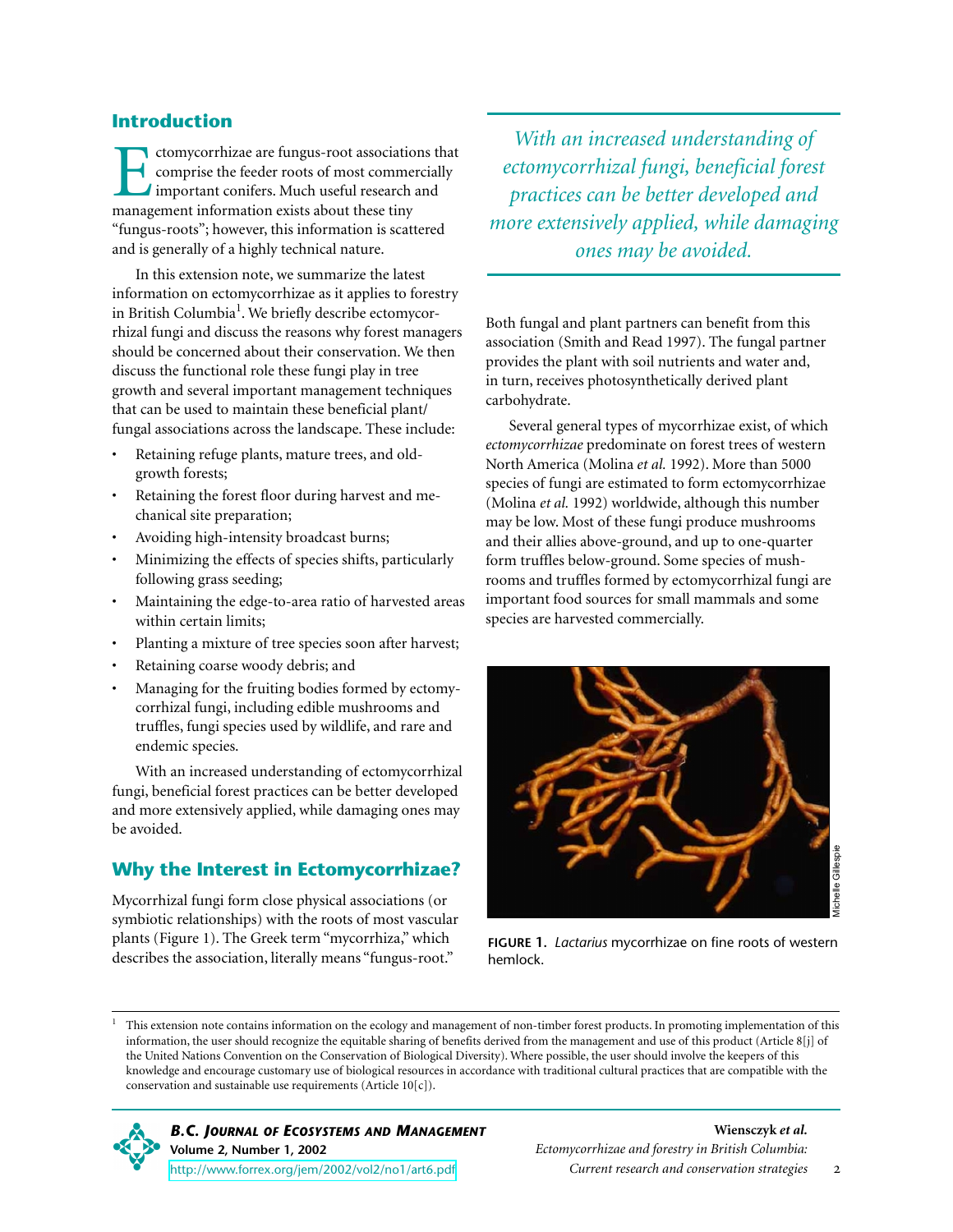Most of British Columbia's important commercial conifers (e.g., all species of pine, spruce, larch, hemlock, and true fir, as well as both subspecies of Douglas-fir) and some broadleaf trees (aspen and birch species) form ectomycorrhizal associations. Well-known exceptions are cedars and maples, which form other types of mycorrhizal associations, and poplars and alders, which form ectomycorrhizae as well as other types of mycorrhizal associations.

A great deal of research has been conducted on ectomycorrhizae, their functioning in the ecosystem, and the effects of forest management on their abundance and diversity. Forest managers should be concerned about conserving a high diversity of ectomycorrhizal fungi for two main reasons.

- 1. Different ectomycorrhizal fungi play different roles in tree growth.
- 2. Different ectomycorrhizal fungal communities associate with differently aged forests across the landscape.

The next section describes some of the basic biology of ectomycorrhizae, their diversity, and the functional role they play in plant growth.

*Forest managers should be concerned about conserving a high diversity of ectomycorrhizal fungi.*

#### **What Are Ectomycorrhizal Fungi?**

#### **Some Biological Basics**

Ectomycorrhizal fungi usually form a mantle that encloses the plant rootlet, from which hyphae (i.e., vegetative, non-reproductive, threadlike filaments) radiate outward into the soil, as well as inward between the root cells to form a hyphal network called the "Hartig net." The hyphae of most ectomycorrhizal fungal species proliferate in the duff layer of the forest floor, but some also inhabit mineral soil, and still others prefer decaying wood as a substrate (Goodman and Trofymow 1998). Some ectomycorrhizal fungi require large amounts of carbohydrate, which they acquire from their plant hosts, and so are dependent on mature trees that can meet their carbohydrate demands (Deacon and Fleming 1992). However, these fungi can also colonize



**FIGURE 2.** *Hydnellum peckii* (Strawberries and cream, or Bleeding hydnellum) found near Adams Lake, B.C.

seedlings growing in close proximity to roots of mature tree hosts (Simard *et al.* 1997b, Kranabetter and Wylie 1998) via networks of fungal hyphae.

Ectomycorrhizal fungi colonize new roots from several types of inoculum (i.e., material that is the source of fungal cells):

- hyphae;
- spores, produced by sexual structures called sporocarps or fruiting bodies (e.g., mushrooms and their allies as well as truffles; see Figure 2), or spores produced by simple cell division from hyphae; and
- sclerotia, which are little balls of hyphae.

Ectomycorrhizal fungi generally cannot survive in the soil for long periods without a host, so hyphae are typically attached to living roots. The relative importance of these different kinds of inocula in forests is not well understood. However, the total amount and diversity of fungal inoculum usually decreases rapidly following harvesting or burning of host trees (Kranabetter and Wylie 1998; Baar *et al.* 1999; Hagerman *et al.* 1999a, 2001; Kranabetter 1999; Massicotte *et al.* 1999), with greater declines following more severe disturbances (Bradbury *et al.* 1998). The recovery of ectomycorrhizal fungi following a disturbance takes time, usually decades (Visser 1995).

Several studies highlight hyphae attached to living roots as one of the important sources of inoculum in

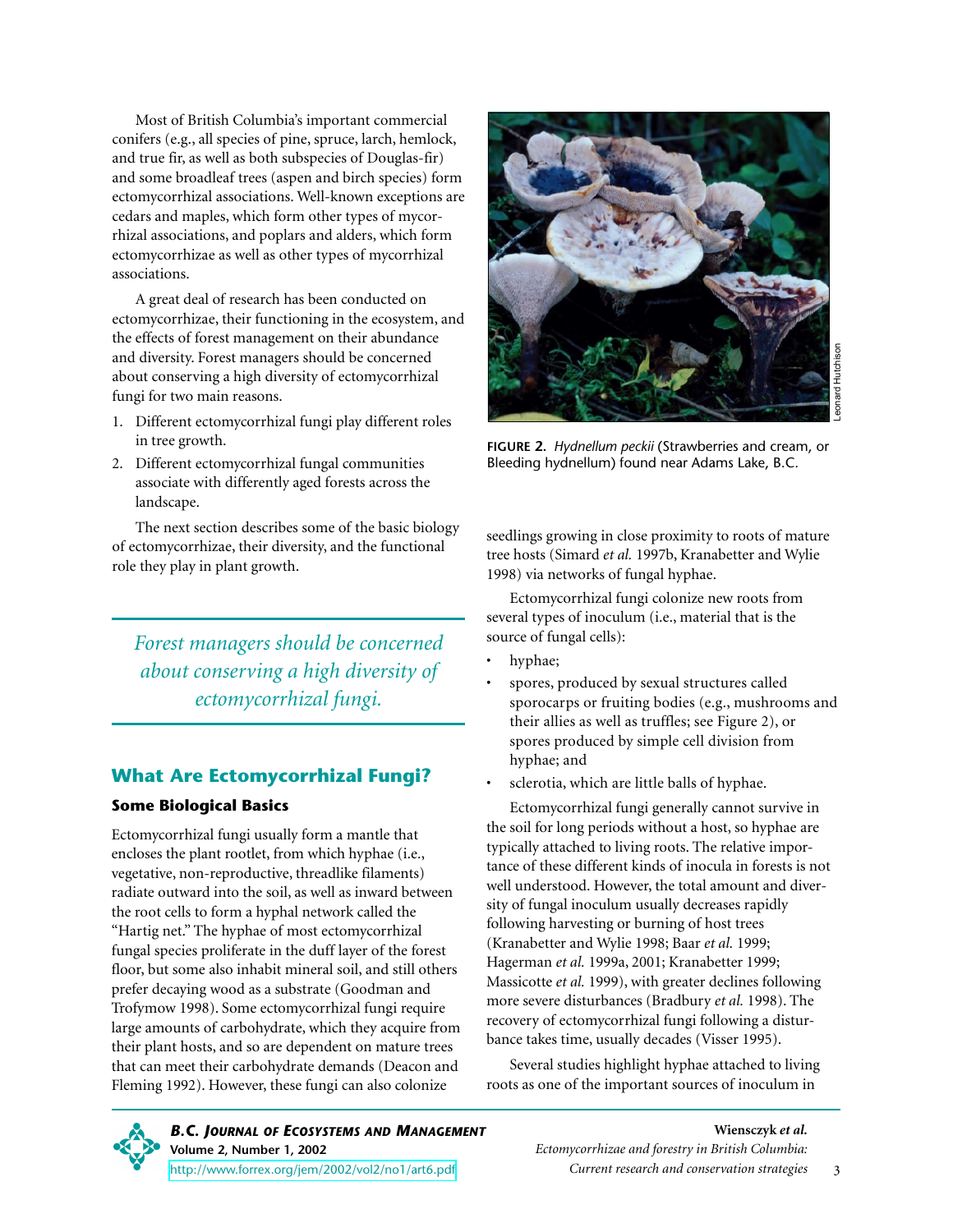undisturbed soil. For example, seedlings will form ectomycorrhizae with more species of fungi when they are planted in contact with live roots of mature trees than when a barrier is placed between them (Simard *et al.* 1997b). In addition, seedlings that were originally non-mycorrhizal can become colonized to a greater extent and by more ectomycorrhizal fungi when they are planted near the edges of cutblocks where adjacent forest tree roots extend (Hagerman *et al.* 1999b). In laboratory situations, fungi will form ectomycorrhizae with a wider range of tree species if they colonize from hyphae attached to another seedling rather than from spores (Massicotte *et al.* 1994).

Although all ectomycorrhizal fungi produce spores, only some of these species seem able to colonize from them (Fox 1986a). Nevertheless, spores may be especially important after fire that is severe enough to burn organic soil horizons (Grogan *et al.* 2000). Spores of mushrooms are dispersed by wind and thus can reach the centre of burns and clearcuts (Allen 1987). Spores of truffles are dispersed primarily by small mammals. For instance, mammal species frequenting clearcuts or truffles decomposing underground will leave spores behind (Miller *et al.* 1994), which act as inoculum in the clearcuts.

Once trees are harvested, the ectomycorrhizae remaining in the soil appear to take 1–2 years to die (Harvey *et al.* 1980; Hagerman *et al.* 1999a). Dying ectomycorrhizal roots sometimes support sufficient live hyphae to colonize new roots, depending on the fungal species involved (Bâ *et al.* 1991). Thus, they are a possible source of inoculum following clearcut harvesting.

Sclerotia are produced by relatively few ectomycorrhizal fungal species (e.g., *Cenococcum geophilum*). Sclerotia can persist from a few weeks to months, depending on the fungal species, and can be especially abundant following fire (Fox 1986b; Miller *et al.* 1994). Sclerotia contain sufficient hyphae to act as inoculum (Bâ *et al.* 1991).

#### **Ectomycorrhizal Fungal Diversity**

Ectomycorrhizal fungal species differ in several ways, including:

- their ability to take up various forms and types of nutrients,
- their rate of nutrient uptake,
- their tolerance to water stress and temperature extremes,

### *Ectomycorrhizal fungi play an important role in tree growth.*

- the substrates they inhabit, and
- the parts of the root system (distance from the bole) with which they form the associations (Deacon and Fleming 1992; Smith and Read 1997).

Because of the variability in the characteristics of ectomycorrhizal fungi, trees forming a diverse array of ectomycorrhizae are thought to be better suited to survive and grow in variable soil and climatic conditions than trees forming ectomycorrhizae with only one or a few fungal species (Hagerman *et al.* 1999b). However, testing this hypothesis has yielded ambiguous results (Baxter and Dighton 2001; Jonsson *et al.* 2001), and field experiments under various soil conditions have not yet been conducted. We, therefore, do not yet know how ectomycorrhizal fungal diversity affects tree seedling growth.

#### **The Functional Role of Ectomycorrhizal Fungi**

Ectomycorrhizal fungi play an important role in tree growth. They provide numerous benefits to their host plant with different fungal species providing different benefits. These include:

- enhancing the uptake of essential nutrients (mainly phosphorus and nitrogen) and water (Boyd *et al.* 1986; Jones *et al.* 1991);
- protecting against pathogens (Marx 1969; Perrin and Garbaye 1983) and heavy metals (Jones and Hutchinson 1986);
- binding soil particles to create favourable soil structure (Borchers and Perry 1992);
- facilitating below-ground nutrient transfer among plants (Simard *et al.* 1997a); and
- altering the competitive relationships among plants of different species (Perry *et al.* 1989a).

One type of ectomycorrhiza, known as a tuberculate ectomycorrhiza, also harbours nitrogen-fixing bacteria (Li *et al.* 1992; Paul *et al*. 1998).

The next section explains some of the techniques that forest managers can use to conserve ectomycorrhizal fungi, thereby maintaining their diversity and their important role in tree growth in the province.



*B.C. JOURNAL OF ECOSYSTEMS AND MANAGEMENT* **Volume 2, Number 1, 2002** <http://www.forrex.org/jem/2002/vol2/no1/art6.pdf>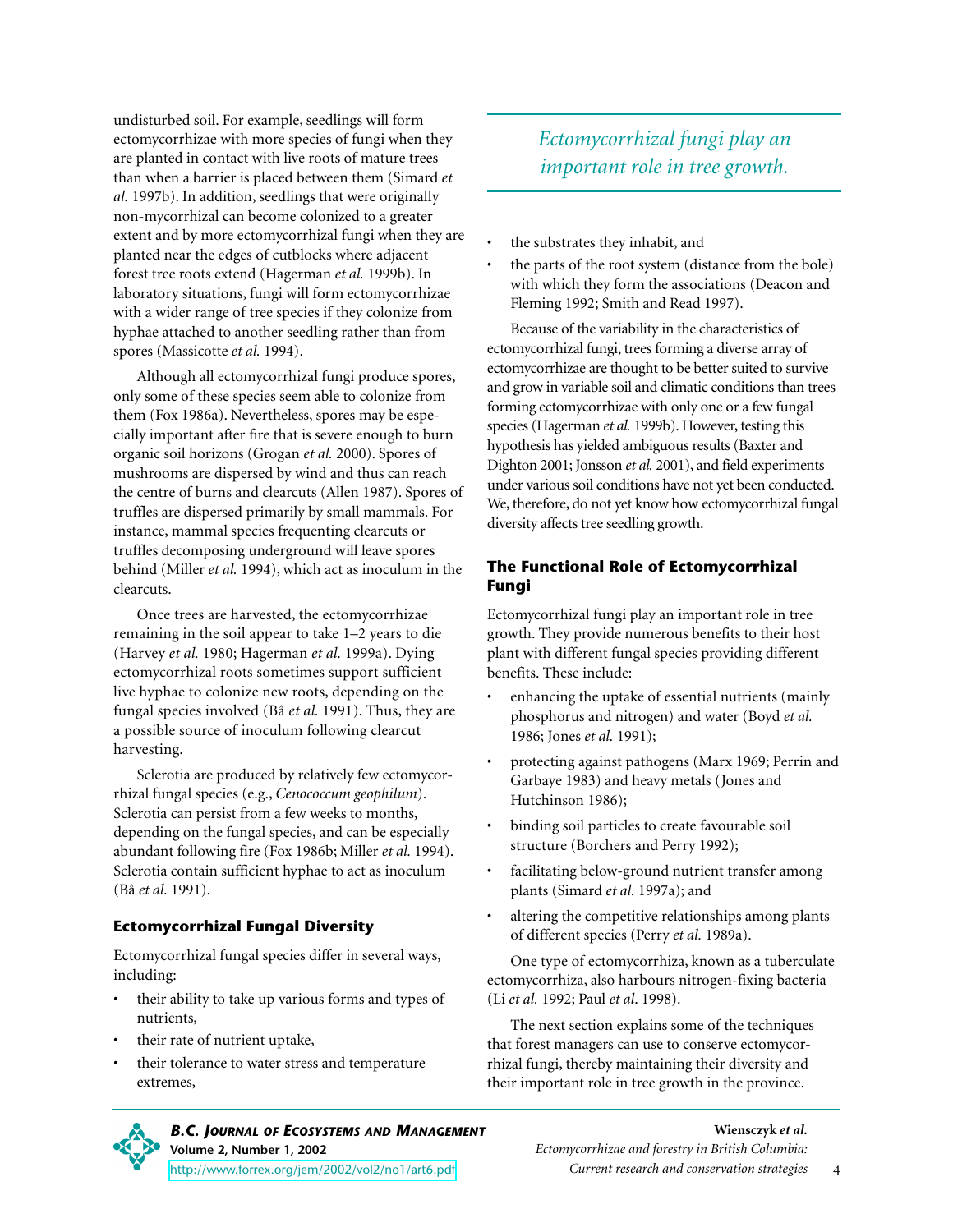#### **Forest Management Techniques to Conserve Ectomycorrhizal Fungi**

Several important techniques to maintain a diverse community of ectomycorrhizal fungi across the landscape are available to forest managers. This section provides a summary of research information related to nine forest management strategies.

#### **Retain Refuge Plants, Mature Trees, and Old-growth Forests**

In their decision making, forest managers should consider the benefits that "refuge plants," mature trees, and old-growth forests provide a harvested or naturally disturbed forest, including their role in maintaining a diverse community of ectomycorrhizal fungi.

*Several important techniques to maintain a diverse community of ectomycorrhizal fungi across the landscape are available to forest managers.*

#### *Refuge Plants*

In some situations, ectomycorrhizal plant hosts persist following disturbances such as forest harvesting, and serve as sources of fungal inoculum for regenerating tree species (Perry *et al*. 1989b; Kranabetter 1999). These plants, called "refuge" plants or "reservoir hosts," include bearberry (*Arctostaphylos uva-ursi*), sitka alder (*Alnus viridis* spp. *sinuata*), willow (*Salix* spp.), paper birch (*Betula papyrifera*), and trembling aspen (*Populus tremuloides*). Research has shown that three years following forest harvesting, bearberry maintained a mycorrhizal fungi community similar to that found on Douglas-fir in the undisturbed forest. Therefore, the bearberry could potentially provide native inoculum for neighbouring Douglas-fir seedlings (Hagerman *et al.* 2001). Some species of refuge plants, particularly trembling aspen and paper birch, are commonly viewed as deleterious because they compete with planted conifer seedlings for light, water, and nutrients (Comeau *et al.* 1999). Because of their competitive abilities, these plants are frequently the targets of vegetation control measures. However, studies show that refuge plants can also facilitate survival or growth of conifer seedlings (e.g., Horton *et al.* 1999).

#### *Mature Trees*

The diversity of ectomycorrhizal fungi increases over time up to a certain forest stand age, after which it stabilizes (Visser 1995). As stands age, species are usually added to the fungal community, but they do not necessarily replace the earlier ones (Visser 1995; Bradbury *et al*. 1998). Some fungi, such as *Rhizopogon* spp., may be present throughout the life of a stand (Visser 1995). The change in ectomycorrhizal fungal communities over time is a complex process, which requires further study.

The typically diverse ectomycorrhizal fungal community on mature trees can benefit nearby seedlings. Studies in British Columbia show that significantly greater ectomycorrhizal diversity exists on seedlings planted adjacent to mature trees than on those planted outside of root contact with mature trees (Simard *et al*.1997b; Hagerman *et al*. 1999b; Kranabetter 1999). This suggests that mature trees can help maintain a diverse ectomycorrhizal fungal community on clearcut sites which include mature tree reserves, and that these trees would be effective sources of inocula. Mature trees may retain these fungal species within the reserves until conditions in the surrounding plantation are favourable for their spread outside the reserves. The importance of green tree retention should increase as the size of the disturbance and distance from the undisturbed forest increases and as the amount of young forest increases across the landscape (Hagerman *et al*. 1999a; Kranabetter 1999).

*The typically diverse ectomycorrhizal fungal community on mature trees can benefit nearby seedlings.*

#### *Old-growth Forests*

Old-growth forests are composed of various tree ages, sizes (including large mature and old trees, and large standing and fallen dead trees), and multiple canopy layers with canopy gaps and understorey patchiness (B.C. Ministry of Forests 1991; Franklin and Spies 1991). Old-growth forests have more diverse macroand microhabitats than young and mature forests and, therefore, are expected to support a more diverse suite of ectomycorrhizal fungi. Therefore, landscape-level plans should include old-growth forest retention areas

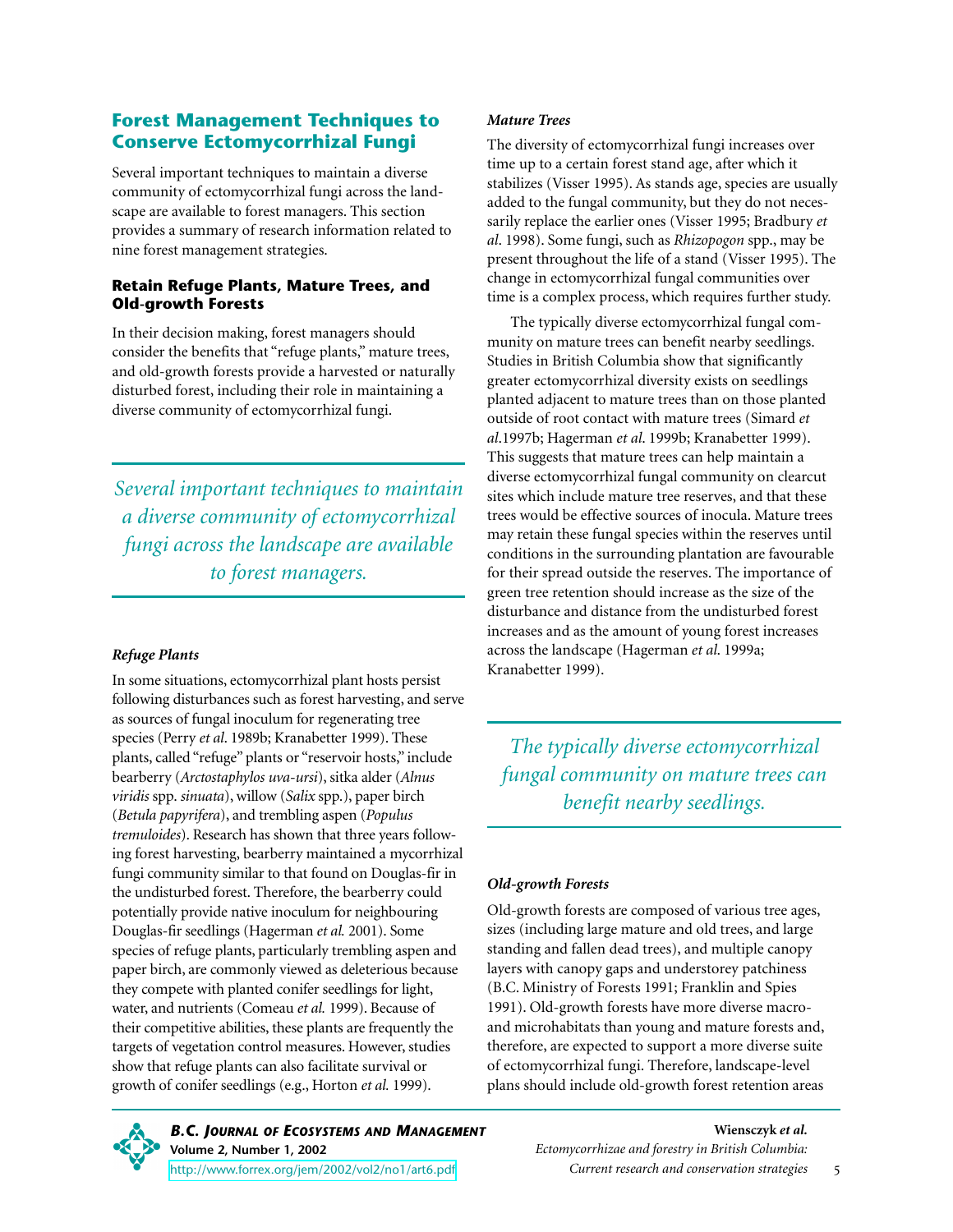and should allow for the recruitment of future oldgrowth forests.

Some species of ectomycorrhizal fungi fruit exclusively or predominantly in old-growth forests (Ammirati *et al.* 1994; Walker 1995; North and Trappe 1996; Gamiet and Ammirati 1999; O'Dell *et al.* 1999; Smith *et al.* 2000). Studies on the Olympic Peninsula in Washington State reported higher species richness and diversity (see sidebar) of ectomycorrhizal sporocarps in old-growth forests compared with

*Landscape-level plans should include old-growth forest retention areas and should allow for the recruitment of future old-growth forests.*

mature forests (Walker *et al.* 1994; North and Trappe 1996). In old-growth forests of the northern spotted owl range in the U.S. Pacific Northwest, approximately 235 species of fungi are being considered and rated for site management because they fruit predominantly within these older forests (Forest Ecosystem Management Assessment Team 1993; Ammirati *et al.* 1994). Old-growth forests may be important for maintaining fungal diversity at the landscape level, but further study is required to determine how these areas function "as refugia for fungal diversity and centres of propagule dispersal" (Massicotte *et al.* 1999). While sporocarps are important as a source of food for animals, their abundance is a poor predictor of the abundance of that fungus on root tips underground (Jonsson *et al.* 1999).

Ectomycorrhizal fungi sometimes form dense mats of a single species in forest floor litter and mineral soil. A study in the Cascade Range of Oregon (Griffiths *et al*. 1996) showed that these mats covered a greater area in old forests than in younger forests. Several different genera of fungi form mats and each can differ in the role it plays in nutrient cycling. For instance, some species assist in the nutrient cycle by weathering mineral soils, thereby releasing nutrients (Jongmans *et al.* 1997; Arocena and Glowa 2000; Landeweert *et al.* 2001).

#### *Species Richness and Evenness*

Diversity is commonly expressed simply as the total number of species present in a community (species richness), or as an index which includes two components—species *richness* and species *evenness*.

*Species evenness* refers to the proportional abundance of each species within a community. For example, plant communities 1 and 2 each have four tree species with the following number of stems per hectare (sph):

| <b>Community 1</b> | <b>Community 2</b> |
|--------------------|--------------------|
| Species 1: 110 sph | Species 1:300 sph  |
| Species 2: 105 sph | Species 2: 10 sph  |
| Species 3: 107 sph | Species 3: 500 sph |
| Species 4: 100 sph | Species 4: 50 sph  |

*Species richness* (the number of species) is the same for each community, which both have four tree species. However, Community 1 has a uniform number of each of the four species and therefore would have a higher species *evenness* value than Community 2. Species evenness values range between 0 and 1, where 1 is uniform or even, and 0 is non-uniform or uneven.

#### **Retain Forest Floor During Harvest and Site Preparation**

Both the upper mineral soil and the forest floor, with its organic layers and woody debris, are home to various soil micro-organisms, including the majority of the ectomycorrhizal root tips (Vogt *et al*. 1981; Amaranthus *et al.* 1989; Perry *et al*. 1989b). Removal or loss of the forest floor during site preparation may alter the colonization of seedling roots by ectomycorrhizal fungi (Amaranthus *et al.* 1989; Simard *et al.* 2002a), which in turn can affect seedling survival and growth (Jurgensen *et al.* 1997). Other forest activities, such as timber harvesting, natural and prescribed fires, grazing, and recreation, can also change the character of the forest floor (Graham *et al*. 1999). For example, one unreplicated study has shown that soil compaction and forest floor removal resulted in a 60% decrease in ectomycorrhizal fungal abundance and diversity on



*B.C. JOURNAL OF ECOSYSTEMS AND MANAGEMENT* **Volume 2, Number 1, 2002** <http://www.forrex.org/jem/2002/vol2/no1/art6.pdf>

6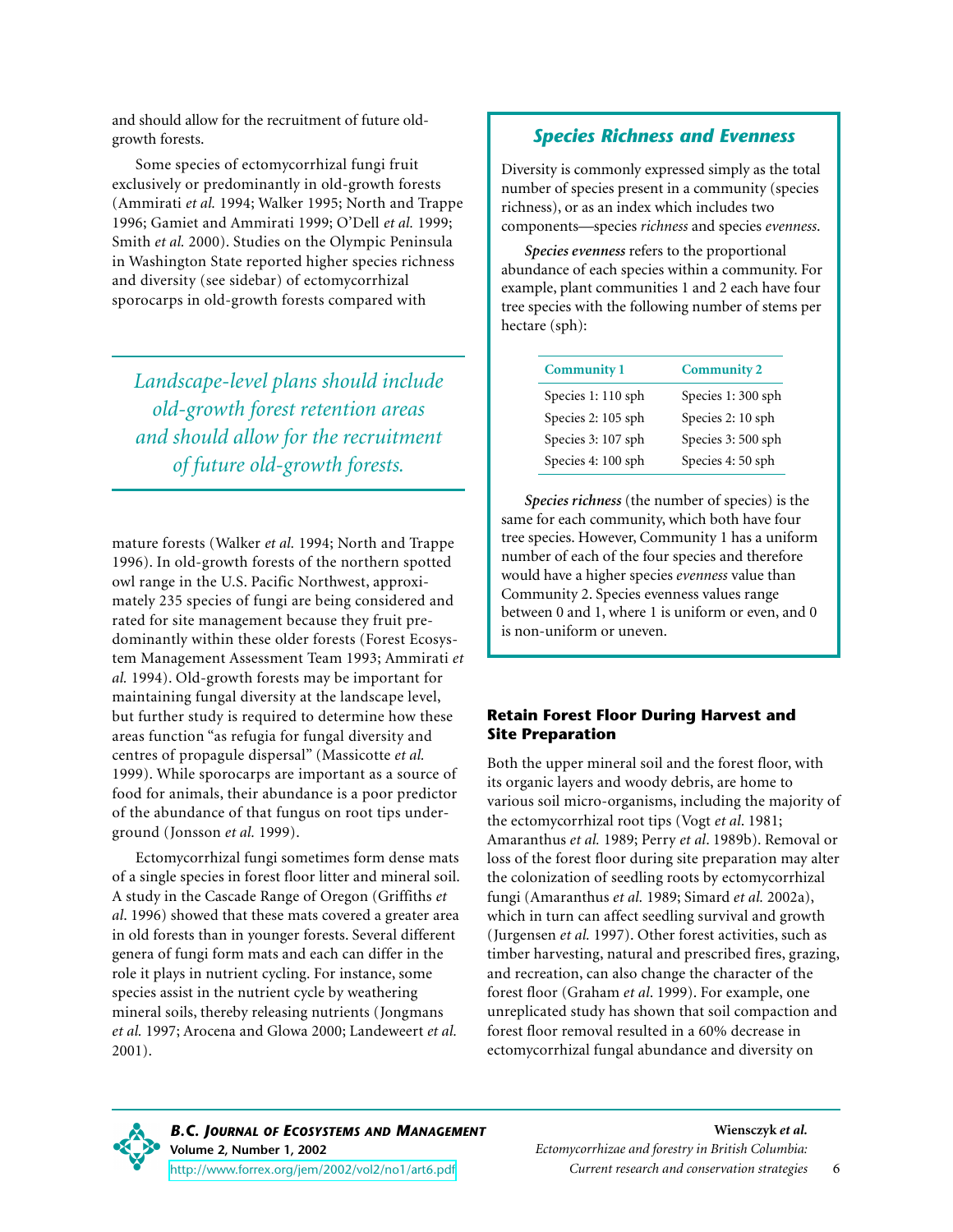*Removal or loss of the forest floor during site preparation may alter the colonization of seedling roots by ectomycorrhizal fungi, which in turn can affect seedling survival and growth.*

Douglas-fir seedlings (Amaranthus *et al.* 1996). Ectomycorrhizal fungus diversity on western white pine, by contrast, was not affected by the same treatment. In another study, mechanical removal of pinegrass and the forest floor in  $150 \times 150$ -cm patches reduced the diversity and richness of ectomycorrhizal fungi on lodgepole pine seedlings when compared with chemical treatments that left the forest floor intact (Jones *et al.* 1996; Simard *et al.* 2002a). The mechanical treatment also resulted in lower seedling survival and growth. Two years after planting the treatment differences in ectomycorrhizal diversity disappeared probably because the seedling roots had grown outside of the treated patches, but early seedling survival differences continued to persist 9 years after treatment. In northern British Columbia, the diversity of ectomycorrhizal fungi showed no statistically significant change after forest floor removal, but a change in fungal species occurred (Mah *et al.* 2001). Another study (Simard *et al*. 2002a) concluded that removal of forest floor material should be avoided during site preparation because of the short-term negative effects on the ectomycorrhizal community, nutrient availability, and soil physical properties. These results support earlier recommendations (Harvey *et al.* 1987) to minimize massive break-up of the forest floor and to maximize the diversity of microsites following site preparation for regeneration objectives. However, the evidence available at this time does not warrant major changes in forest practices, which already strive to minimize displacement of forest floor materials.

#### **Avoid High-intensity Broadcast Burns**

The effects of fire (either natural wildfires or prescribed fires) on ectomycorrhizae are diverse—every fire has unique characteristics as does every plant community and physical environment. Uniformity and depth of burn, heat intensity, and heat penetration into the soil will all vary with the thickness and moisture

content of the forest floor as well as with the type and loading of fuel.

Fire can also have a negative, positive, or negligible effect on ectomycorrhizae depending on the species of fungus involved (Baar *et al*. 1999; Stendell *et al*. 1999; Mah *et al*. 2001). It is not surprising, therefore, that variable effects of fire on ectomycorrhizae are reported in different studies. For example, one found no statistically significant effects of fire on ectomycorrhizal fungus diversity in broadcast-burned clearcuts (Mah *et al.* 2001), whereas others found a decrease in diversity with increasing fire intensity (Dahlberg *et al*. 2001). Severe, hot burns may be more destructive to ectomycorrhizal fungi than physical disturbances such as screefing (Visser and Parkinson 1999). Species evenness, but not species richness, appeared lower in burned stands than in unburned stands in another study (Jonsson *et al*. 1999). Following an under-burn in a mature ponderosa pine forest, a highly statistically significant loss of ectomycorrhizal biomass in the forest floor occurred, but no statistically significant change occurred in the upper mineral soil layers (Stendell *et al.* 1999). However, in another mature ponderosa pine forest where the forest floor was moist at the time of under-burning, the microbiological and nutrient properties of the organic layer were preserved (Graham *et al.* 1999).

The use of low-intensity fire as a site preparation treatment may be useful since it facilitates seedling establishment and limits the effects on ectomycorrhizal fungal diversity (Figure 3). At the same time, variability in fire characteristics can help to maintain variability in forest types across the landscape. Where landscape-level



**FIGURE 3.** A prescribed burn at the Sicamous Creek Silviculture Systems Trial, Sicamous, B.C.

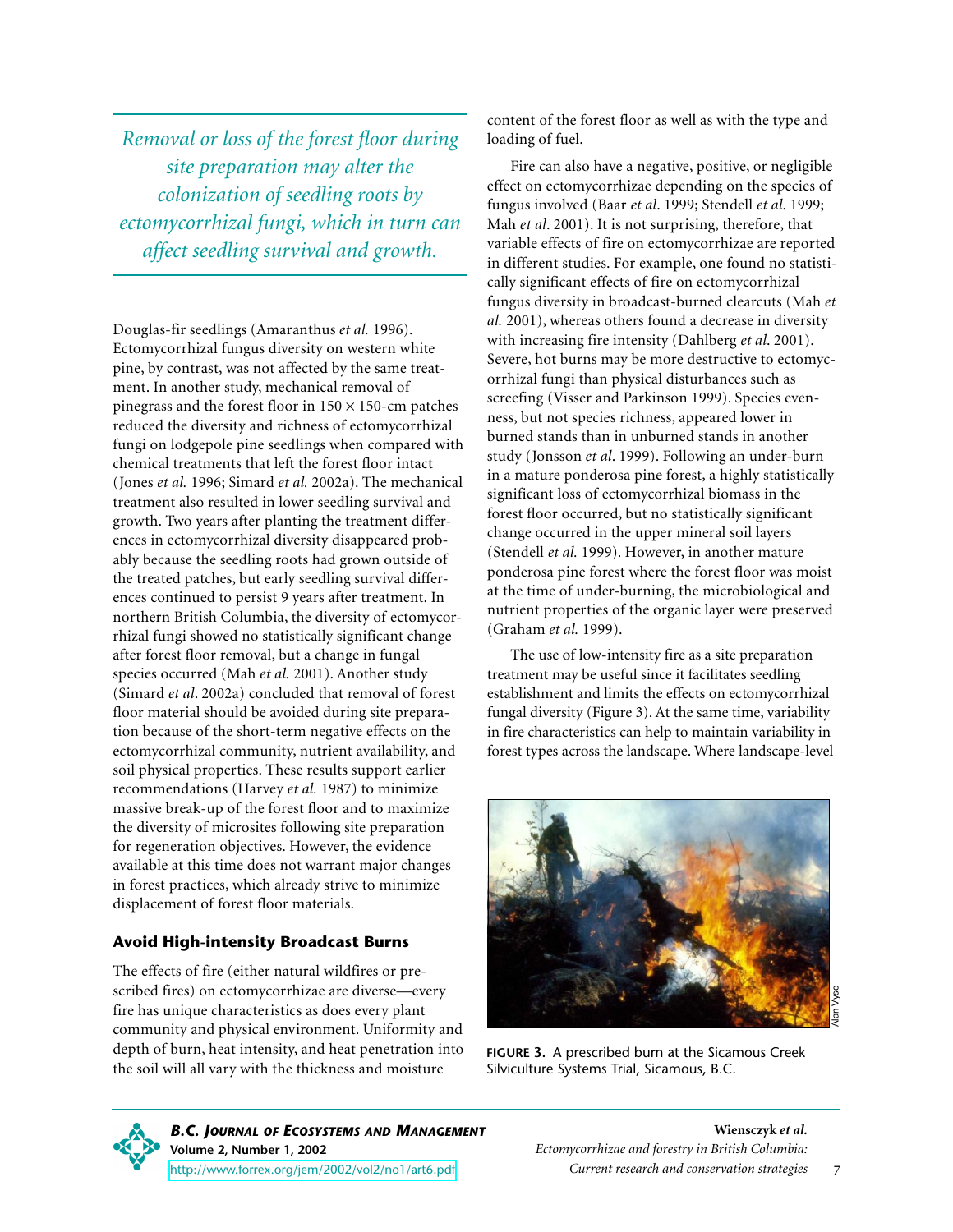management plans include higher-intensity fires in localized areas, forest managers should ensure that sources of fungal inocula for regenerating stands are in close proximity.

#### **Minimize Grass Seeding and Avoid Species Shifts**

Invasion or dominance by non-mycorrhizal or other types of mycorrhizal plants can suppress the growth of ectomycorrhizal plants, especially if the site has been altered substantially during or after harvest. Survival and growth of ectomycorrhizal tree species can decrease dramatically when domestic grasses seeded to the site out-compete the native shrub-dominated plant community (Amaranthus and Perry 1994; Simard *et al*. 2002b). Such declines in tree performance were attributed to reduced levels of ectomycorrhizal inoculum, and direct competition with grasses for soil water (Simard *et al.* 2002b). However, where native plants still dominate the community, low rates of grass seeding likely have little effect on the ectomycorrhizal community (Simard *et al.* 2002b).

Changes in the mycorrhizal and microbial communities following herbicide treatment and grass invasion were also studied at a high-elevation site in the Pacific Northwest (Perry *et al.* 1989b). These treatments resulted in a shift in the plant community to one dominated by other non-ectomycorrhizal plants. This may be partially responsible for the failure (after four attempts) to regenerate this once-productive white fir (*Abies concolor*) site to native ectomycorrhizal tree species.

Non-mycorrhizal plants can also replace the natural, mycorrhizal species as a result of overgrazing and cultivation (Perry *et al*. 1989b). Dramatic changes in plant community composition, such as can occur with heavy grass seeding, overgrazing, or invasion by exotic weeds, may weaken the ectomycorrhizal linkages between old and new stands (Amaranthus and Perry 1994) and reduce ecosystem productivity.

*Invasion or dominance by non-mycorrhizal or other types of mycorrhizal plants can suppress the growth of ectomycorrhizal plants.*

*Harvesting of forest stands reduces one of the major sources of inoculum—the hyphae attached to living roots.*

#### **Plant Soon After Harvest**

Harvesting of forest stands reduces one of the major sources of inoculum—the hyphae attached to living roots. Dying ectomycorrhizae may act as an inoculum source, but most ectomycorrhizal roots typically die and disappear within two years following clearcut logging (Harvey *et al.* 1980; Bradbury 1998; Visser *et al.* 1998; Hagerman *et al.* 1999a; Byrd *et al.* 2000). For example, in Douglas-fir, western larch, subalpine fir, and Engelmann spruce stands in western Montana, the numbers of active ectomycorrhizal roots decreased considerably by the first July following October logging (Harvey *et al.* 1980). In a subalpine fir and Engelmann spruce stand in the Southern Interior of British Columbia, numbers and diversity of ectomycorrhizae 16 m and greater from the forest edge remained unchanged for the first summer after winter logging, but declined dramatically by the second summer (Hagerman *et al.* 1999a).

Other sources of ectomycorrhizal fungal inoculum that remain on a site after clearcut logging include sclerotia and spores. These can be highly effective sources of inoculum for germinants that appear immediately after a stand-destroying fire (Baar *et al*. 1999; Grogan *et al*. 2000) and the same is likely true on clearcuts. Unfortunately, we do not know how long spores or sclerotia remain viable in soils; consequently, we do not know how soon to plant after harvest in order to retain high inoculum levels. For instance, when Douglas-fir and ponderosa pine were grown in a greenhouse in soils from clearcuts 1–22 years old, no correlation existed between time since clearcut harvesting and ectomycorrhiza formation (Parke *et al.* 1984). However, these soils were all collected from clearcuts classified as "difficult to regenerate." In contrast, seedlings planted in clearcuts that had no living ectomycorrhizal hosts for 5 years or more showed reduced colonization (Amaranthus *et al.* 1990; Borchers and Perry 1990). To take advantage of ectomycorrhizae inoculum from the previous stand (and therefore the widest range of inoculum), seedlings should be planted within the first growing season after clearcut logging. If planted more than 5 years after harvest, total inoculum levels



8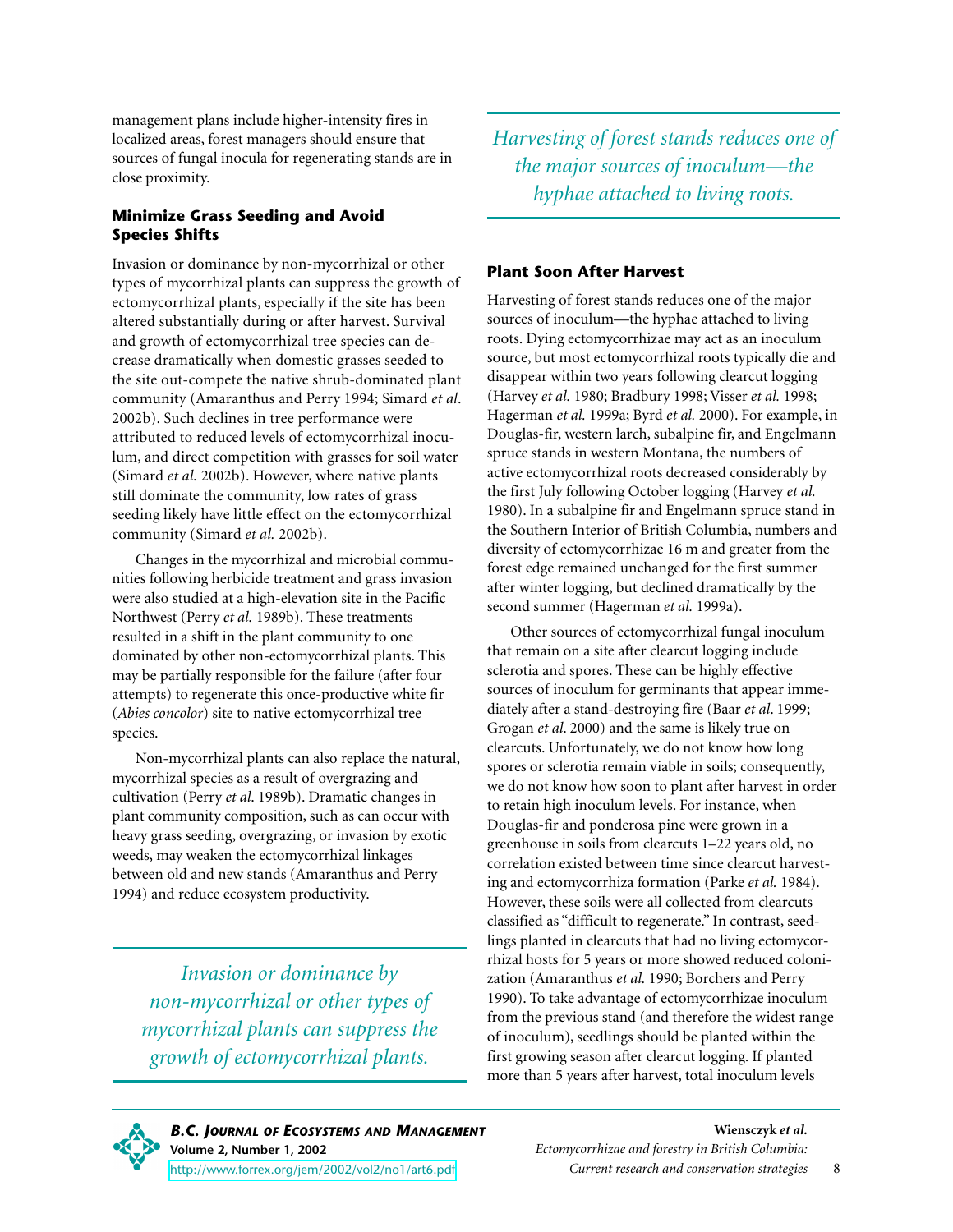will more likely be below the threshold for complete colonization.

#### **Plant a Mixture of Tree Species**

Regenerating mixed species stands is a valuable ectomycorrhizae management strategy for two reasons.

- 1. Some evidence suggests that trees are able to associate with a wider range of ectomycorrhizal fungi when they are grown adjacent to trees of other species (Massicotte *et al.* 1999). For example, when Douglas-fir is grown together with paper birch, the number of fungi shared by the two species appears to increase compared to when they are grown separately (Simard *et al.* 1997c). In the field, ectomycorrhiza species evenness increased slightly for Douglas-fir when grown in plots with paper birch (Jones *et al.* 1997).
- 2. Mixed stands help sustain a higher species diversity of ectomycorrhizal fungi on a site because they contain more hosts for fungi with narrow host ranges as well as for fungi with broad host ranges<sup>2</sup>. A recent study of mixed stands in the Canadian boreal forest (Kernaghan *et al.* 2001) showed a clear, positive relationship between the diversity of overstorey trees and the diversity of ectomycorrhizae present in the soil. Higher fungal diversity is probably important for tree growth because different species exhibit different characteristics and provide different benefits to the host tree. Fungi with narrow host ranges will disappear from a harvested site unless their particular host is retained or included in the regenerated mixture of tree species.

#### **Maintain Edge-to-Area Ratio Within Certain Limits**

After clearcut harvesting, there are two sources of ectomycorrhizal hyphae on living roots. The first source is living ectomycorrhizal hosts in the cutblock, such as:

- residual conifer stems,
- advance regeneration,
- broad-leaved trees such as aspen or birch, or
- woody shrubs such as bearberry, sitka alder, and willow (see section on *Refuge Plants*).

The second source is the roots of trees in the surrounding forest, which are likely to extend 8–13 m into the harvested area (Stone and Kalisz 1991; Parsons *et al.* 1994). Levels of ectomycorrhizal fungal inoculum are therefore expected to be greatest in the periphery of the cutblock (Harvey *et al.* 1980). For instance, research has shown that young, non-mycorrhizal Engelmann spruce seedlings planted 2 or 3 m from the forest edge were colonized at twice the rate as seedlings planted 16 m or more from the edge (Hagerman *et al.* 1999b). These seedlings were also colonized by 50% more types of ectomycorrhizal fungi (Figure 4). Similar reductions in ectomycorrhizal fungal diversity with increasing distance from the forest edge were observed for naturally regenerating western hemlock seedlings (Kranabetter and Wylie 1998).

Interestingly, reduced colonization or decreased ectomycorrhizal diversity with distance from the edge was less apparent for seedlings grown in nurseries than for naturally regenerated seedlings (Durall *et al.* 1999; Jones *et al.* 2002). This is may mean that high edge-toarea ratios are more important in naturally generated clearcuts than in planted clearcuts. Containerized seedlings frequently become mycorrhizal in the nursery, either from air-borne spores of ectomycorrhizal fungi or as a result of inoculation with a commercial product. Edge-effect patterns are probably masked in these cases



**FIGURE 4.** A 1-ha harvested patch in the Sicamous Creek Silviculture Systems Trial, Sicamous, B.C.

<sup>2</sup> Some species of ectomycorrhizal fungi will only colonize the roots of a few specific plant species (Molina *et al.* 1992). These fungi are said to have narrow host ranges. Other species of ectomycorrhizal fungi will colonize the roots of many different plant species and thus are said to have broad host ranges.



*B.C. JOURNAL OF ECOSYSTEMS AND MANAGEMENT* **Volume 2, Number 1, 2002** <http://www.forrex.org/jem/2002/vol2/no1/art6.pdf>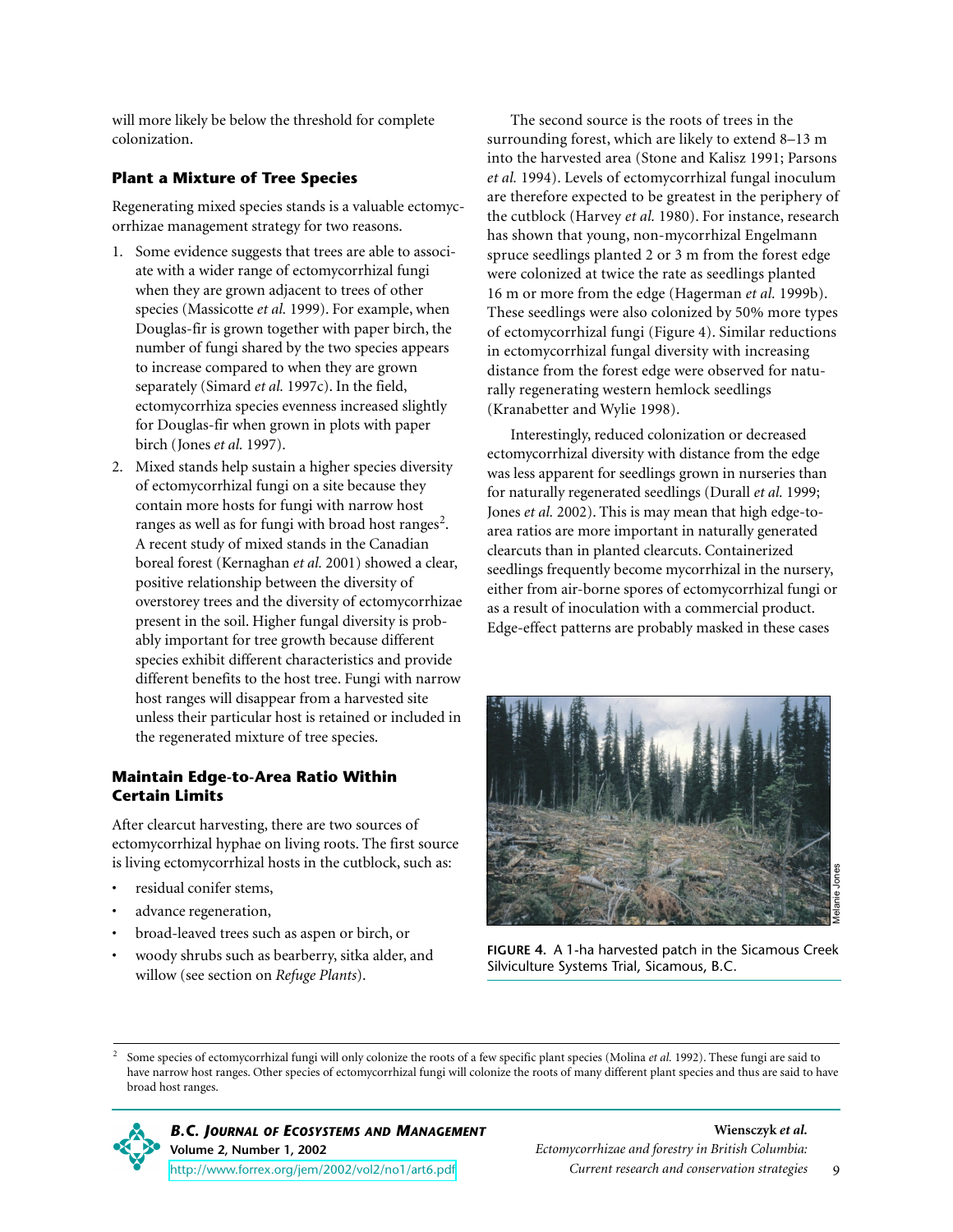as nursery fungi may slow the rate of colonization by indigenous fungi following planting (McAfee and Fortin 1987), although indigenous fungi will eventually replace nursery fungi.

On sites where conifers, broadleaves, or other refuge plants are not retained, ectomycorrhizal inoculum is maximized when harvested areas are designed with a reasonably high edge-to-area ratio or with reserves. Ectomycorrhizal colonization of trees is highest when both light and inoculum levels are adequate, such as along forest edges of clearcuts (Hagerman *et al.* 1999b), or in thinned stands (Zhou and Sharik 1997). Partially cut forests also retain a diversity of ectomycorrhizal fungi (Durall *et al.* 1999; Kranabetter and Kroeger 2001). Some component of partial cutting on a landscape allows timber removal, while maintaining the mature forest and fungal communities. These forests could be an important source of inocula, along with old-growth reserves, thereby facilitating the succession of ectomycorrhizal fungi into clearcuts.

#### **Retain Coarse Woody Debris**

Different species of ectomycorrhizal fungi colonize different substrates, including various types of organic substrates. Studies in Idaho and Oregon and on Vancouver Island showed that some fungi preferentially colonize rotten wood, while others colonize mineral or organic soil horizons (Kropp 1982; Harvey *et al.* 1997; Goodman and Trofymow 1998). Maintaining a diverse mix of mineral and organic patches in clearcuts will therefore encourage a varied ectomycorrhizal fungal community.

The highest number of ectomycorrhizal roots are generally found in organic substrates, particularly in decayed wood or soil mixtures containing decayed wood and organic matter, and comparably fewer numbers are found in mineral substrates (Harvey *et al.* 1997; Goodman and Trofymow 1998). On extremely dry, harsh sites, coarse woody debris and decayed wood are particularly important because these substrates hold moisture during summer drought periods (Harvey *et al.* 1986; Amaranthus *et al.* 1994). Logs appear more productive than stumps, containing a greater number of ectomycorrhizae as well as more types of ectomycorrhizal fungi (Goodman and Trofymow 1998).

In lodgepole pine forests of central British Columbia, coarse woody debris is an important substrate for tuberculate mycorrhizae and associated nitrogen-fixing *Maintaining a diverse mix of mineral and organic patches in clearcuts will encourage a varied ectomycorrhizal fungal community.*

bacteria (Paul *et al*. 1998). It is also exceedingly important as a habitat for the production of both belowground (truffles) and above-ground (mushrooms) fruiting bodies of ectomycorrhizal fungi.

At Douglas-fir forest sites in Oregon, eight of the 21 truffle species occurred only in coarse woody debris (Amaranthus *et al.* 1994) and the dry weight of truffles was ten times higher in coarse woody debris than in soil in the mature forest. Although this great a difference was not observed in any of the nearby plantations, it suggests that coarse woody debris is required for some ectomycorrhizal fungi to fruit. This study highlights the importance of forest management practices that retain coarse woody debris in helping to conserve the abundance and diversity of truffles, as well as the small mammals that depend on them (Amaranthus *et al.* 1994). Coarse woody debris management recommendations are available for several Montana, Arizona, and Idaho ecosystems (Graham *et al.* 1994), some of which are similar to ecosystems in the Nelson Forest Region.

#### **Manage for Fruiting Bodies Formed by Ectomycorrhizal Fungi**

The ectomycorrhizal association is part of the vegetative stage of a fungus. When environmental conditions are appropriate, many ectomycorrhizal fungi also produce reproductive structures, or fruiting bodies, either above- or below-ground (Figure 5). Fruiting bodies come in a variety of shapes, sizes, colours, and odours. Their importance to humans varies—some are poisonous or unpalatable, while others are delectable and are harvested commercially or for personal consumption. They are also important to several species of mammals and invertebrates, such as northern flying squirrels (*Glaucomys sabrinus*), California red-backed voles (*Clethronomys californicus*), kangaroo rats, deer, springtails, and beetles. The fruiting bodies of some ectomycorrhizal fungi are also classified as "rare." Various forest management activities can have either

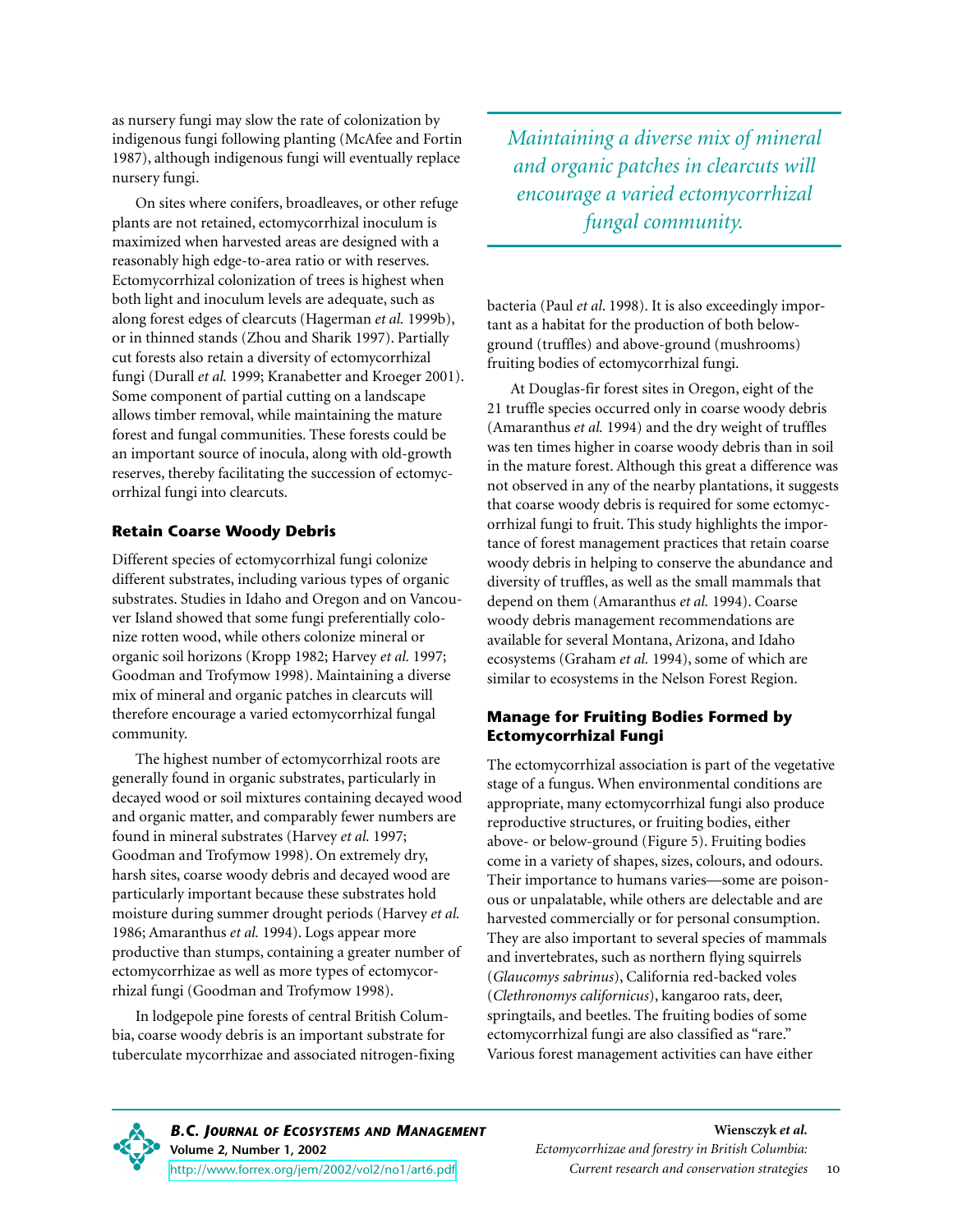

**FIGURE 5.** *Boletus edulis* (King bolete): a deliciously

beneficial or negative effects on the production of ectomycorrhizal fungal fruiting bodies. Resource managers need to be aware of these effects so that management practices can be designed accordingly. This may be critical for those ectomycorrhizal fungi that rarely fruit.

#### *Edible Mushrooms*

British Columbia's wild edible mushroom harvest generates millions of dollars each year and consists largely of ectomycorrhizal fungi, such as pine mushrooms (*Tricholoma magnivelare*), chanterelles (*Cantharellus formosus* and *C. subalbidus*), and boletes (*Boletus edulis*). Pine mushrooms are the most commercially important wild forest mushroom in the province and are exported exclusively to Japan (de Geus 1995), while chanterelles, boletes, and others are primarily exported to parts of North America and Europe (de Geus 1995). Known commercial mushroom sites are located across all regions of the province (de Geus 1995; Freeman 1997; Trowbridge and Macadam 1999; Ehlers and Frederickson 2000; Berch and Wiensczyk 2001; Kranabetter *et al.* 2002) in forests from 20 to more than 200 years old (Hosford and Ohara 1995; Norvell 1995; Redhead 1997a; Pilz *et al.* 1998).

Forest practices, such as logging, site preparation, tree selection, fire, fertilization, pesticide use, brushing and spacing, and grazing, will influence mushroom presence, reproduction, and productivity. Ectomycorrhizal fungi require living roots, and therefore living

trees to survive. As a result, timber harvesting, particularly clearcutting, profoundly reduces mushroom production (Durall, Gamiet, and Simard [unpublished]); Smith *et al.* 2002) until the mature forest becomes re-established. Local pickers in the Anaheim Lake area (Chilcotin Region, B.C.) report, however, that pine mushrooms are still produced in any island remnants retained within a cutblock. These island remnants apparently provide appropriate inoculum levels and environmental conditions, and a carbon source for some level of mushroom production (Bill Chapman, B.C. Ministry of Forests, pers. comm., March 2001); however, for how long and at what level is unknown. In the Date Creek area of the Prince Rupert Forest Region, gap area size significantly affected the production of fruiting bodies in forests (Durall *et al.* 1999). In this study area, sporocarp diversity declined significantly in gaps larger than 900 m<sup>2</sup>. Soil compaction from machinery and trampling can damage the mycelium (a mat-like mass of fungal hyphal), and reduce mushroom productivity (Colgan *et al.* 1999; Bill Chapman, B.C. Ministry of Forests, pers. comm., March 2001).

Forest management techniques that promote mushroom production have been studied in other countries. To encourage matsutake mushroom (*Tricholoma matsutake*, a close relative of the pine mushroom) production in Japanese forests, for example, various silviculture treatments have been applied. Overstorey trees are thinned, tree species composition is altered, non-host understorey shrubs and herbs are cut, and organic litter is removed from the forest floor (Hosford *et al*. 1997). In North America, such intense management of forests for pine mushroom production does not occur. Studies in Europe show that nitrogen deposits from air pollution (Arnolds 1991) and applications of nitrogen fertilizers (Termorshuizen 1993) reduce the productivity of edible ectomycorrhizal fungi. Information on the effects of pesticide application or grazing on edible mushrooms is currently not available for British Columbia. More research is required to determine how silviculture techniques could be used to promote the fruiting of economically important fungi in North American forests.

#### *Ectomycorrhizal Fruiting Bodies and Wildlife*

A highly evolved, beneficial relationship exists between ectomycorrhizal fruiting bodies, host trees, and wildlife. Fruiting bodies of ectomycorrhizal fungi are an important food source for many temperate forest mammals and invertebrates (North and Trappe 1996; Janos and Sahley 1995; Cazares and Trappe 1994; Johnson 1994;

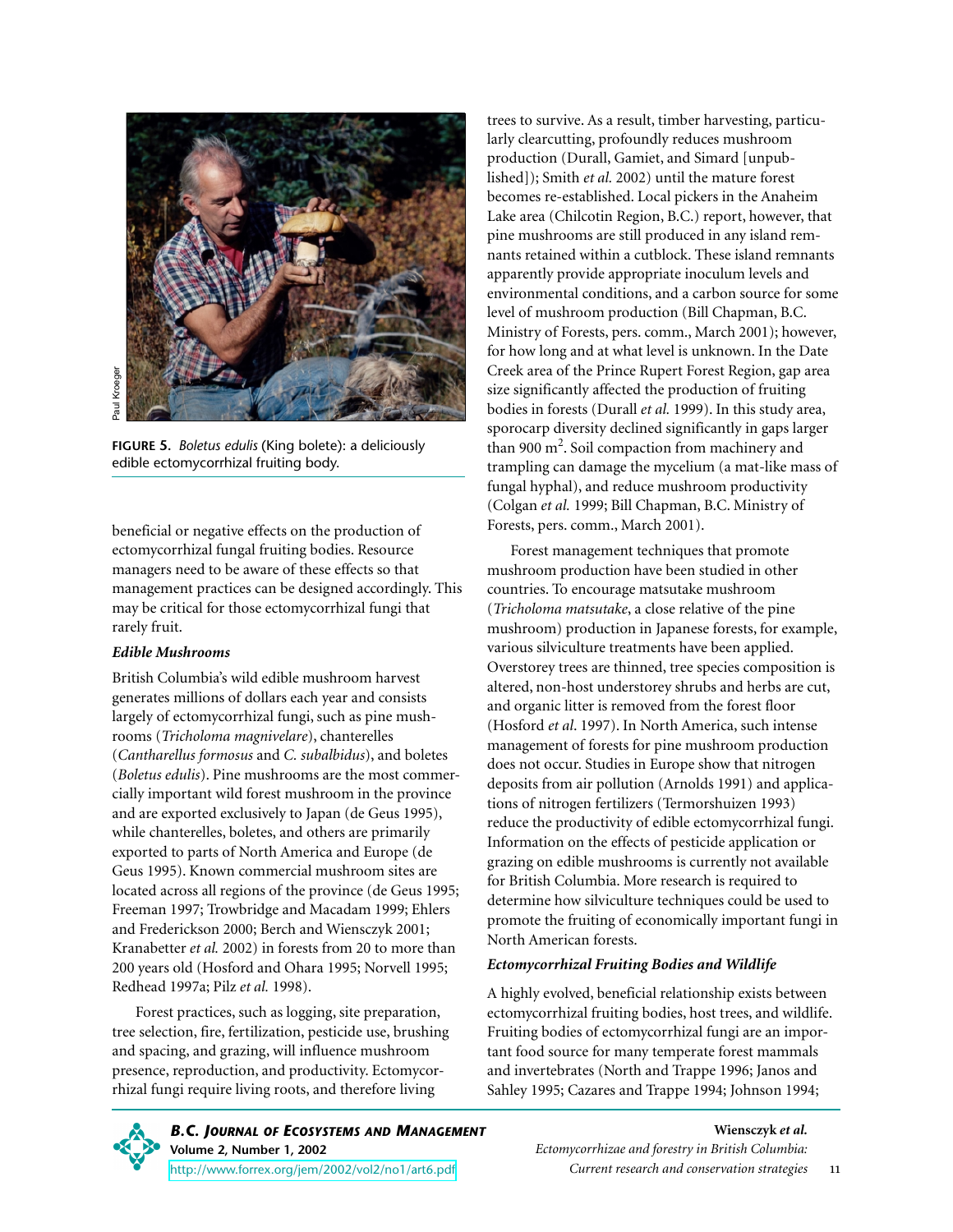Lawrence 1989; Bruns 1984; Fogel and Trappe 1978; Fogel 1975). In the process of consuming the fruiting body, fungal inoculum is dispersed throughout the animal's range, thereby exposing the ectomycorrhizal host trees to a higher diversity of inocula. Above-ground sporocarps generally disperse their spores through the forest by means of air and water currents. Below-ground fruiting bodies, by contrast, depend on animals for spore dispersal. Animals are attracted to the aromatic compounds produced by truffles and false-truffles(i.e., true truffles belong to the class Ascomycete; false-truffles belong to the class Basidiomycete), which lead them to excavate and consume these fungi. The spores in the fruiting bodies ingested by the animal pass through the gut and are deposited with fecal pellets (Cazares and Trappe 1994; Johnson 1994; Currah *et al.* 2000).

Some small mammals, such as the northern flying squirrel and the California red-backed vole use truffles as their primary food source (Amaranthus *et al.* 1994). These mammals, in turn, are important prey for other species of animals such as the threatened northern spotted owl (Forsman *et al*. 1984). Cavities in downed and standing dead wood are commonly used by small mammals to store food when foraging (Bunnell *et al.* 1999), and are therefore important not only for wildlife survival, but also as sources of ectomycorrhizal fungal inocula for the surrounding forest. Retaining standing and downed coarse woody debris is thus important for the dispersal of spores from both above- and belowground ectomycorrhizal fruiting bodies.

Managers should practise forestry that encourages long-term, sustainable productivity of ectomycorrhizal fruiting bodies used by small mammals and invertebrates. A study in the U.S. Pacific Northwest showed that thinning Douglas-fir forests resulted in a shift in truffle species dominance. For example, some truffle species occurred only in thinned stands and not in the uncut controls, while other species declined significantly in thinned stands (Colgan *et al*. 1999). Another study showed that truffle density tends to be lower in young stands until the canopy closes, after which diversity increases over time (Amaranthus *et al.* 1994). Similar results were observed in high-elevation Engelmann spruce–subalpine fir forests in British Columbia where

*Fruiting bodies of ectomycorrhizal fungi are an important food source for many temperate forest mammals and invertebrates.*

no truffles were collected in 0.1-, 1-, and 10-ha cutblocks four years following harvesting (Durall, unpublished).

In young (4–27 year old) Douglas-fir plantations, few truffles were produced on coarse woody debris because the trees in this study had not yet developed root systems and mycorrhizae within this substrate (Amaranthus *et al*. 1994). Many above- and belowground ectomycorrhizal fungi fruit predominantly in coarse woody debris, therefore its retention following silvicultural and logging practices encourages fruiting of these fungi.

#### *Rare and Endemic Ectomycorrhizal Fungi*

Some species of ectomycorrhizal fungi fruit infrequently and thus are considered rare. In the Netherlands, approximately 944 fungi are "red-listed," of which 182 are threatened with extirpation and 91 are considered extinct (Arnolds 1991, 1992; Redhead 1997b). In the American Pacific Northwest, the U.S. Department of Agriculture's Forest Ecosystem Management Assessment Team has compiled a list of rare and uncommon mycorrhizal, saprophytic, and pathogenic fungi associated with old-growth forests (Forest Ecosystem Management Assessment Team 1993). In British Columbia, the list of uncommon, rare, and endangered species is limited because many ecosystems are not yet inventoried, or specimens of various species are not adequately documented and preserved in herbariums. Using Conservation Data Centre criteria<sup>3</sup>, only two ectomycorrhizal species (*Albatrellus caeruleoporus* and *Suillus pseudobrevipes*) are considered rare for the central and southern interior regions of the province (Redhead 1997b), while approximately 20 are tentatively identified as uncommon or rare (Ginns *et al.* 1998). However, a species that might appear rare because it is reported only once or twice might be found more commonly if the province was extensively inventoried.

<sup>3</sup> The British Columbia Conservation Data Centre (CDC) (<http://srmwww.gov.bc.ca/cdc>) is a provincial government organization that, in conjunction with the Nature Trust of BC, the Nature Conservancy of Canada, and the Nature Conservancy (US), documents and maintains a database of rare and endangered plants, animals, and plant communities in the province. The status of each species is determined using CDC criteria on the nature of occurrence (global or provincial) and the number of still surviving occurrences (from extremely rare to common) (Redhead 1997b).

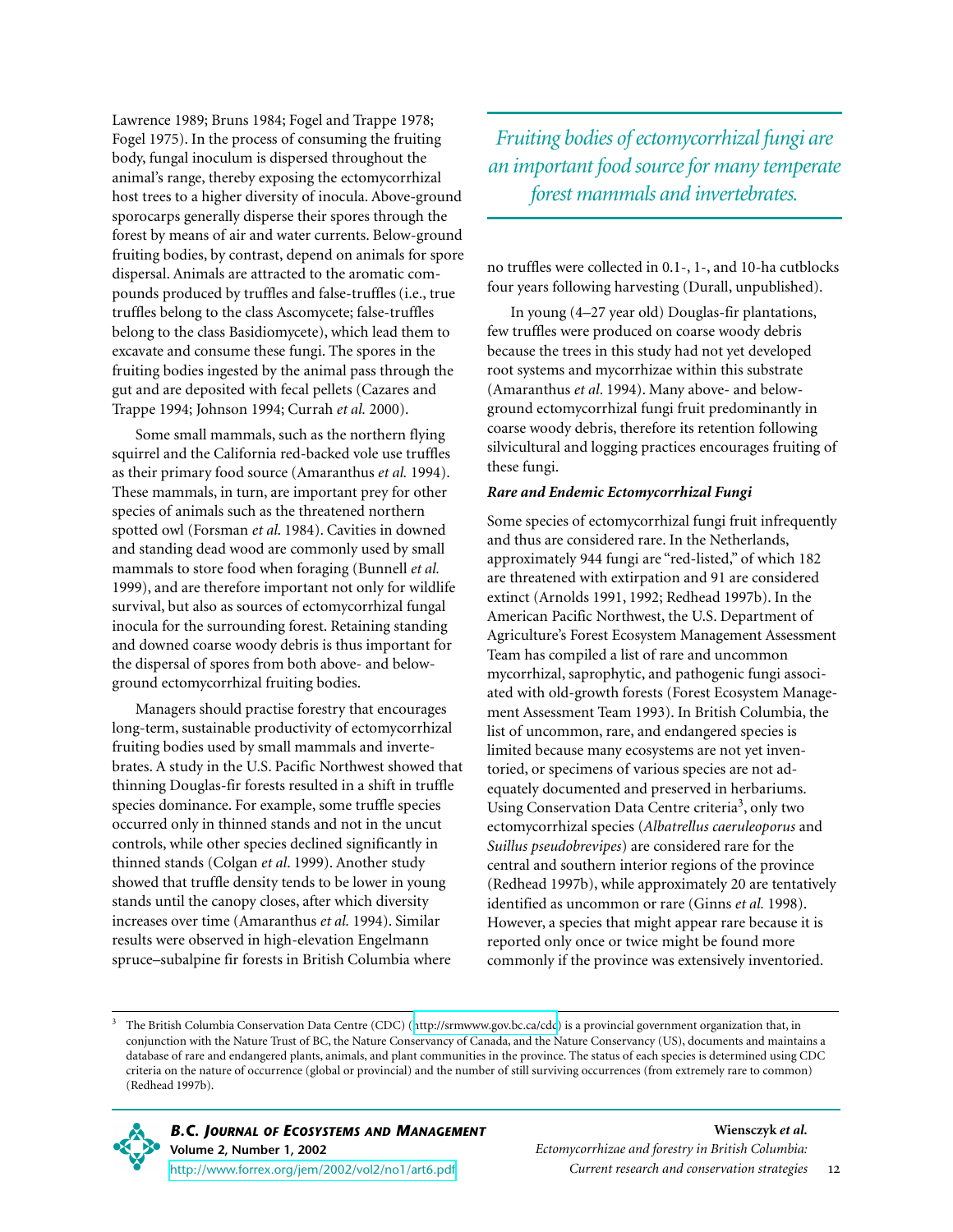Another threat to specific mycorrhizal fungi is the reduction in habitat and host ranges. Some native, or endemic, ectomycorrhizal fungi associate exclusively with birch, pine, Douglas-fir, or larch species (Molina *et al.* 1992). While pine, Douglas-fir, and birch species occur extensively in the interior of the province, larch are more restricted in their range. As at least nine ectomycorrhizal fungi are associated exclusively with larch species (Molina *et al.* 1992), threats to larch habitats are also threats to these fungi. Young, pure stands of birch are also decreasing because of fire suppression, silviculture treatments in young stands, and forest type conversions, which could all affect the availability of old birch stands in the future. Other species with limited distribution in interior British Columbia that could be threatened by habitat loss or climate change include: Pacific yew (*Taxus brevifolia*), whitebark pine (*Pinus albicaulus*), tamarack (*Larix lyallii*)*,* grand fir (*Abies grandis*), Alaska yellow-cedar (*Chamaecyparis nootkatensis*), and mountain hemlock (*Tsuga mertensiana*).

Forest management strategies for the conservation of rare and endemic fungi are similar to those suggested for sustainable wild edible mushroom harvests. Recommendations for managing rare, endemic, and endangered fungal species are also available (see Ginns *et al.* 1998). Compiling baseline species lists from existing literature and collecting from specific habitats is a first step. Samples of any suspected rare, endemic, or endangered species should be collected, evaluated by trained taxonomists, and preserved for future reference in herbariums. Then, habitats supporting these species should be inventoried, mapped (Trappe and Castellano 1996), and monitored over the long term for changes.

#### **Recommendations**

Several existing forest management practices can help to maintain a diverse community of ectomycorrhizal fungi across the landscape. Table 1 provides a summary of the forest management strategies recommended in this extension note.

| <b>Strategy</b>                                                                                                                                                                              | <b>Management Practice</b>                                                                                                                                                                                                                                                                                                                                                                                                                                                                                                                                                                               |
|----------------------------------------------------------------------------------------------------------------------------------------------------------------------------------------------|----------------------------------------------------------------------------------------------------------------------------------------------------------------------------------------------------------------------------------------------------------------------------------------------------------------------------------------------------------------------------------------------------------------------------------------------------------------------------------------------------------------------------------------------------------------------------------------------------------|
| <b>PROVIDE SOURCE OF</b><br>ECTOMYCORRHIZAL FUNGAL INOCULUM                                                                                                                                  | Retain refuge plants (e.g., bearberry, aspen, birch, willow) in harvested areas<br>Retain green trees (single trees and patches)<br>Retain areas of old-growth forest across the landscape<br>Conduct partial harvesting in some areas<br>$\bullet$<br>Maintain high edge-to-area ratio by keeping harvested areas small or by<br>including green tree retention areas                                                                                                                                                                                                                                   |
| <b>PROVIDE VARIOUS HABITATS OR</b><br><b>MICROSITES TO ENCOURAGE A DIVERSE</b><br>ECTOMYCORRHIZAL FUNGAL<br><b>COMMUNITY</b>                                                                 | Avoid high-intensity broadcast burns as much as possible; where broadcast<br>$\bullet$<br>burning is required, use mainly low-intensity burns<br>Minimize disturbance to forest floor during harvesting and site preparation<br>$\bullet$<br>Retain standing and downed coarse woody debris                                                                                                                                                                                                                                                                                                              |
| <b>MAINTAIN A DIVERSE</b><br>ECTOMYCORRHIZAL FUNGAL<br><b>POPULATION</b>                                                                                                                     | Use low seeding rates where grass seeding is required, and ensure native plant<br>species still dominate the community<br>Plant soon after harvest: within first season after harvest is best; maximum limit<br>is within 5 years<br>Plant or encourage regeneration of a mixture of tree species                                                                                                                                                                                                                                                                                                        |
| <b>CONSERVE ECTOMYCORRHIZAL</b><br><b>FRUITING BODY PRODUCTION FOR:</b><br>• HUMAN USE (COMMERCIAL AND<br>PERSONAL CONSUMPTION)<br><b>WILDLIFE</b><br><b>RARE AND ENDEMIC FUNGAL SPECIES</b> | Minimize soil compaction from heavy machinery and trampling<br>٠<br>Minimize disturbance to forest floor when harvesting mushrooms and truffles<br>٠<br>Maintain green tree retention areas<br>٠<br>Retain standing and downed coarse woody debris<br>$\bullet$<br>Keep logged areas small (i.e., $<$ 900m <sup>2</sup> )<br>$\bullet$<br>Maintain populations of host species (e.g., birch)<br>٠<br>Be aware of cultural and social differences amongst mushroom harvesters<br>$\bullet$<br>Watch for potential conflicts with mushroom and truffle harvesting and<br>$\bullet$<br>archaeological sites |

**TABLE 1.** Summary of forest management strategies to maintain ectomycorrhizal fungi diversity



*B.C. JOURNAL OF ECOSYSTEMS AND MANAGEMENT* **Volume 2, Number 1, 2002**

<http://www.forrex.org/jem/2002/vol2/no1/art6.pdf>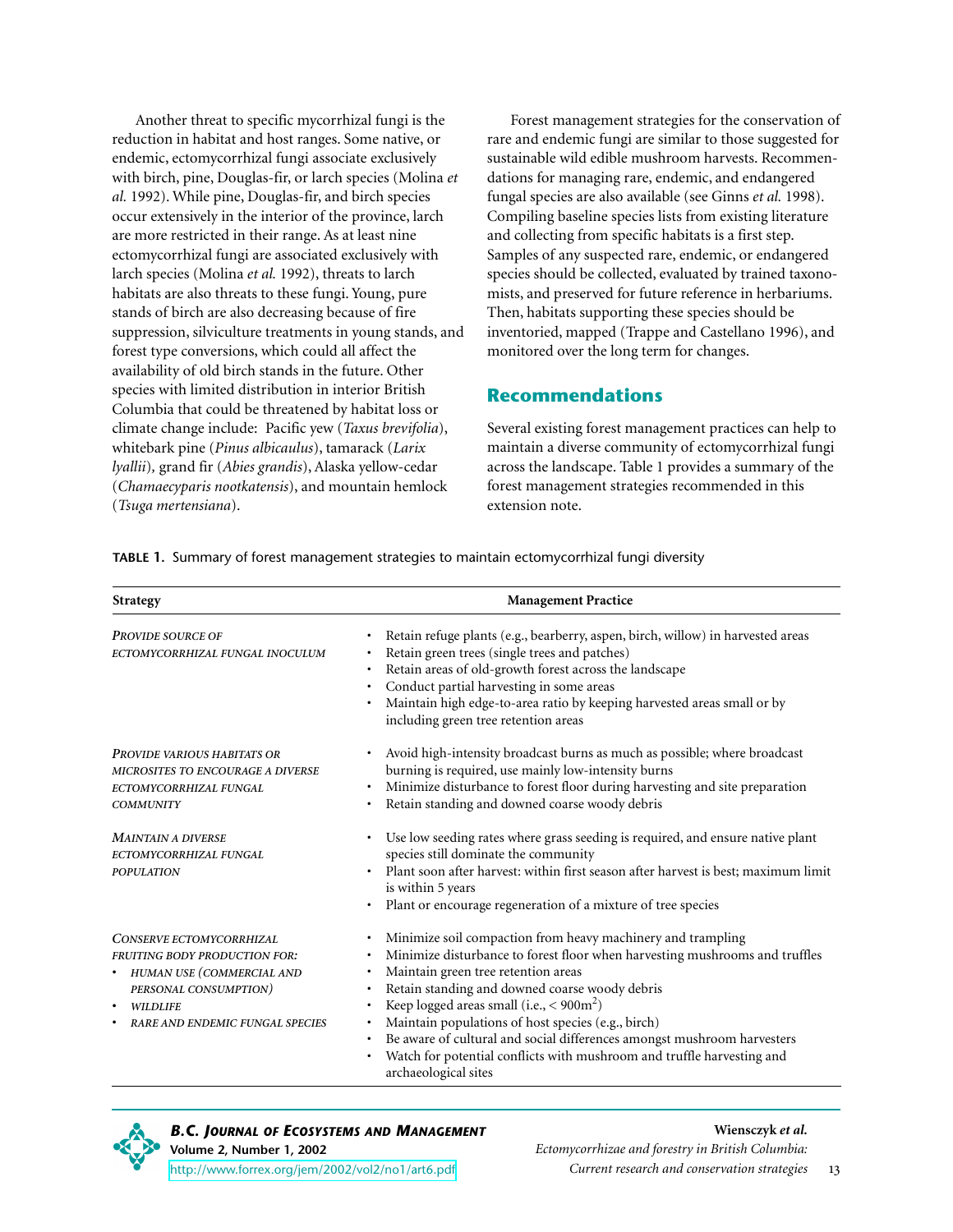Our understanding of ectomycorrhizal fungal ecology is improving every year. In the future, we should have more information about many important topics, including:

- the effects of fungal diversity on stand growth and health;
- the significance of hyphal linkages in reducing competition between trees;
- the suspected occurrence of "keystone" fungal species in certain habitats;
- the time needed for ectomycorrhizal fungal species to recover after disturbance in different forest types and tree species; and
- the indicator mushroom species for mature forest habitat.

Further research is also required on the taxonomy, biology, and ecology of specific mushrooms and truffles, on productivity levels of ectomycorrhizal fungal species in different habitats, including mapping these habitats at local and landscape levels, and on the effects of various silviculture systems and techniques on fruiting body production.

#### **Acknowledgements**

Funding for this research and extension was provided by Forest Renewal BC and the B.C. Ministry of Forests. Funding was also provided by Global Forest, Project numbers 19 and 20, and FORREX–Forest Research Extension Partnership. Funding assistance by Forest Renewal BC does not imply endorsement of any statements or information contained herein.

Thanks are extended to the many reviewers who provided helpful critiques of this extension note.

#### **References**

Allen, M.F. 1987. Re-establishment of mycorrhizas on Mount St. Helens: Migration vectors. Transactions of the British Mycological Society 88:413–417.

Amaranthus, M.P. and D.A. Perry. 1994. The functioning of ectomycorrhizal fungi in the field: Linkages in space and time. Plant and Soil 159:133–140.

Amaranthus, M.P., J.M. Trappe, and R.J. Molina. 1989. Longterm forest productivity and the living soil. *In* Maintaining the long-term productivity of Pacific Northwest forest ecosystems. D.A. Perry, R. Meurisse, B. Thomas, R. Miller, J. Boyle, J. Means, C.R. Perry, R. F. Powers (editors). Timber Press, Portland, Oregon. pp. 36–52.

Amaranthus, M.P., C.Y. Li, and D.A. Perry. 1990. Influence of vegetation type and madrone-soil inoculum on associative nitrogen fixation in Douglas-fir rhizospheres. Canadian Journal of Forest Research 20:368–371.

Amaranthus, M.P., J.M. Trappe, L. Bednar, and D. Arthur. 1994. Hypogeous fungal production in mature Douglas-fir forest fragments and surrounding plantations and its relation to coarse woody debris and animal mycophagy. Canadian Journal of Forest Research 24:2157–2165.

Amaranthus, M.P., D. Page-Dumroese, A. Harvey, E. Cazares, and L.F. Bednar. 1996. Soil compaction and organic matter affect conifer seedling nonmycorrhizal and ectomycorrhizal root tip abundance and diversity. U.S. Department of Agriculture Forest Service. Pacific Northwest Research Station, Portland, Oregon. Research Paper PNW-RP-494.

Ammirati, J.F., S. Ammirati, L. Norvell, T. O'Dell, M. Puccio, M. Seidle, G. Walker, the Puget Sound Mycological Society, S. Redhead, J. Ginns, H. Burdsall, T. Volk, and K. Nakasone. 1994. A preliminary report on the fungi of Barlow Pass, Washington. McIlvainea 11(2):10–33.

Arnolds, E. 1991. Decline of ectomycorrhizal fungi in Europe. Agricultural Ecosystem and Environment 35:209–244.

\_\_\_\_\_\_\_. 1992. Mapping and monitoring of macromycetes in relation to nature conservation. McIlvainea 10:4–27.

Arocena, J.M. and K.R. Glowa. 2000. Mineral weathering in ectomycorrhizosphere of subalpine fir (*Abies lasiocarpa* (Hook.) Nutt.) as revealed by soil solution composition. Forest Ecology and Management 133:61– 70.

Bâ, A.M., J. Garbaye, and J. Dexheimer. 1991. Influence of fungal propagules during the early stage of the time sequence of ectomycorrhizal colonization on *Afzelia africana* seedlings. Canadian Journal of Botany 69:2442– 2447.

Baar, J., T.R. Horton, A.M. Kretzer, and T.D. Bruns. 1999. Mycorrhizal colonization of *Pinus muricata* from resistant propagules after a stand-replacing wildfire. New Phytologist 143(2):409–418.

Baxter, J.W. and J. Dighton. 2001. Ectomycorrhizal diversity alters growth and nutrient acquisition of grey birch (*Betula populifolia*) seedlings in host-symbiont culture conditions. New Phytologist 152:139–149.

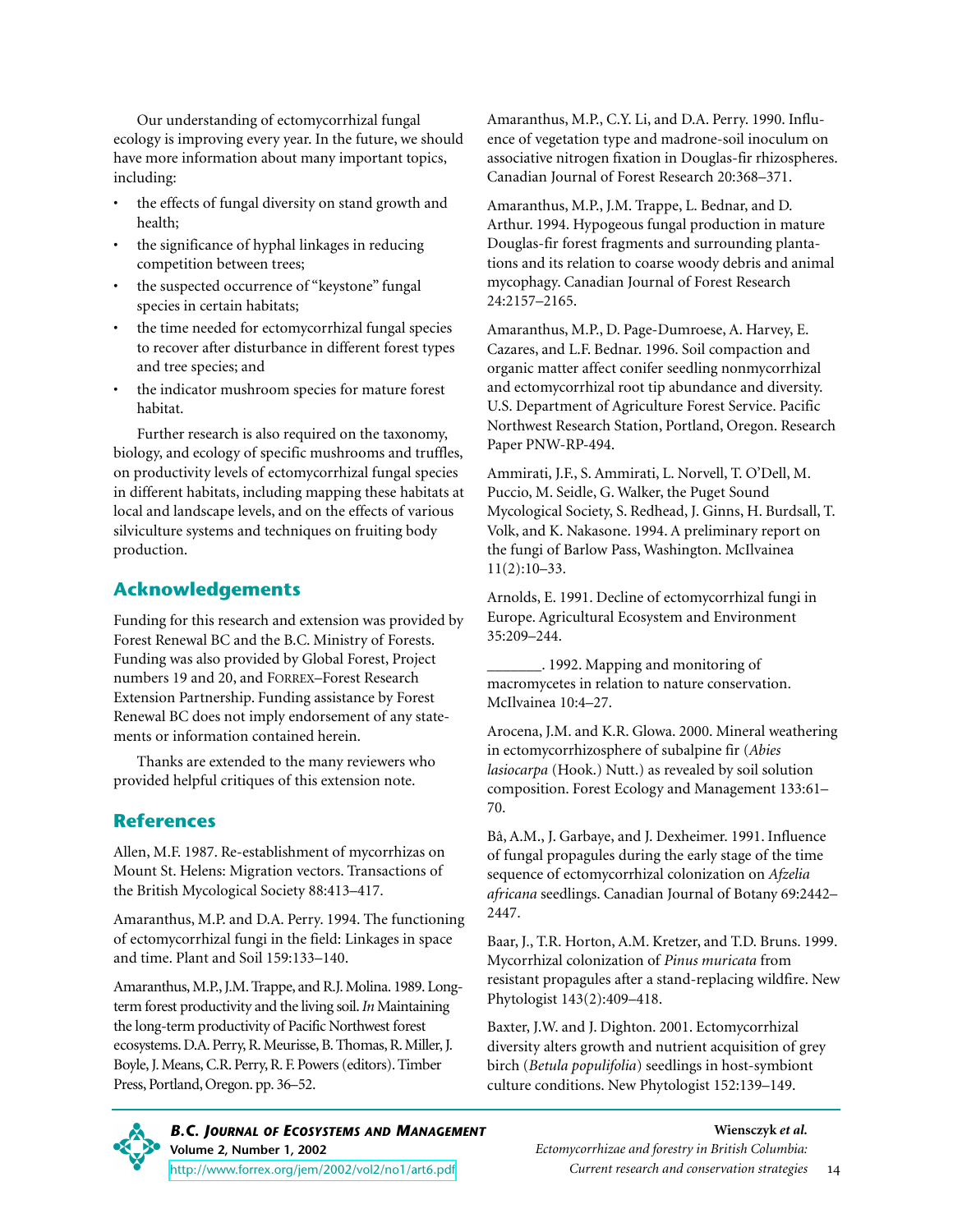Berch, S.M. and A.M. Wiensczyk. 2001. Ecological description and classification of some pine mushroom (*Tricholoma magnivelare*) habitat in British Columbia. B.C. Ministry of Forests and Southern Interior Forest Extension and Research Partnership. Victoria, B.C. Research Report No. 19.

Borchers, S.L. and D.A. Perry. 1990. Growth and ectomycorrhiza formation of Douglas-fir seedlings grown in soils collected at different distances from pioneering hardwoods in southwest Oregon clear-cuts. Canadian Journal of Forest Research 20:712–721.

Borchers, J.G. and D.A. Perry. 1992. The influence of soil texture and aggregation on carbon and nitrogen dynamics in southwest Oregon forests and clearcuts. Canadian Journal of Forest Research 22:298–305.

Boyd, R., R.T. Furbank, and D.J. Read. 1986. Ectomycorrhiza and the water relations of trees. *In* Physiological and genetical aspects of mycorrhizae. Proceedings, 1st European symposium on mycorrhizae. V. Gianinazzi-Pearson and S. Gianinazzi (editors). INRA, Paris. pp. 689–693.

Bradbury, S.M. 1998. Ectomycorrhizas of lodgepole pine (*Pinus contorta*) seedlings originating from seed in southwestern Alberta cut blocks. Canadian Journal of Botany 76:213–217.

Bradbury, S.M., R.M. Danielson, and S. Visser. 1998. Ectomycorrhizas of regenerating stands of lodgepole pine (*Pinus contorta*). Canadian Journal of Botany 76:218–277

B.C. Ministry of Forests. 1991. Towards an old growth strategy. B.C. Ministry of Forests, Victoria, B.C.

Bruns, T.D. 1984. Insect mycophagy in the Boletales: Fungivore diversity and the mushroom habitat. *In* Fungus-insect relationships: Perspectives in ecology and evolution. Q. Wheeler and M. Blackwell (editors). Columbia University, New York, N.Y. pp. 91–129.

Bunnell, F.L., L.L. Kremsater, and E. Wind. 1999. Managing to sustain vertebrate richness in forests of the Pacific Northwest: Relationships within stands. Environmental Reviews 7:97–146.

Byrd K.B., V.T. Parker, D.R. Vogler, and K.W. Cullings. 2000. The influence of clear-cutting on ectomycorrhizal fungus diversity in a lodgepole pine (*Pinus contorta*) stand, Yellowstone National Park, Wyoming, and Gallatin National Forest, Montana. Canadian Journal of Botany 78:149–156.

Cazares, E. and J.M. Trappe. 1994. Spore dispersal of ectomycorrhizal fungi on a glacier forefront by mammal mycophagy. Mycologia. 86(4):507–510.

Colgan, W., III., A.B. Carey, J.M. Trappe, R. Molina, and D. Thysell. 1999. Diversity and productivity of hypogeous fungal sporocarps in a variably thinned Douglas-fir forest. Canadian Journal of Forest Research 29:1259–1268.

Comeau, P.G., B.S. Biring, and G.J. Harper. 1999. Conifer responses to brushing treatments: A summary for British Columbia. B.C. Ministry of Forests, Victoria, B.C. Extension Note No. 41.

Currah, R.S., E.A. Smreciu, T. Lehesvirta, M. Niemi, and K.W. Larsen. 2000. Fungi in the winter diets of northern flying squirrels and red squirrels in the boreal mixedwood forest of northeastern Alberta. Canadian Journal of Botany 78:1514–1520.

Dahlberg A, J. Schimmel, A. Taylor, and H. Johannesson. 2001. Post-fire legacy of ectomycorrhizal fungal communities in the Swedish boreal forest in relation to fire severity and logging intensity. Biological Conservation 100:151–161.

Deacon, J.W. and L.V. Fleming. 1992. Interactions of ectomycorrhizal fungi. *In* Mycorrhizal functioning: An integrative plant-fungal process. M.F. Allen (editor). Chapman and Hall, New York, N.Y. pp. 249–300.

Durall, D.M. The effect of clearcut size on truffle production and diversity at a sub-alpine forest site. Unpublished report.

Durall, D.M., S. Gamiet, and S.W. Simard. The effect of clearcut logging and tree species composition on diversity of ectomycorrhizal fungi in interior British Columbia. Unpublished report.

Durall, D.M., M.D. Jones, E.F. Wright, P. Kroeger, and K.D. Coates. 1999. Species richness of ectomycorrhizal fungi in cutblocks of different sizes in the Interior Cedar-Hemlock forests of northwestern British Columbia: Sporocarps and ectomycorrhizae. Canadian Journal of Forest Research 29:1322–1332.

Ehlers, T. and S. Frederickson. 2000. An inventory and characterization of pine mushroom habitats in Galena and Fosthall small business enterprises. B.C. Ministry of Forests, Arrow Forest District, Small Business Forest Enterprise Program. Unpublished report.

Fogel, R. 1975. Insect mycophagy: A preliminary bibliography. U.S. Department of Agriculture Forest Service,

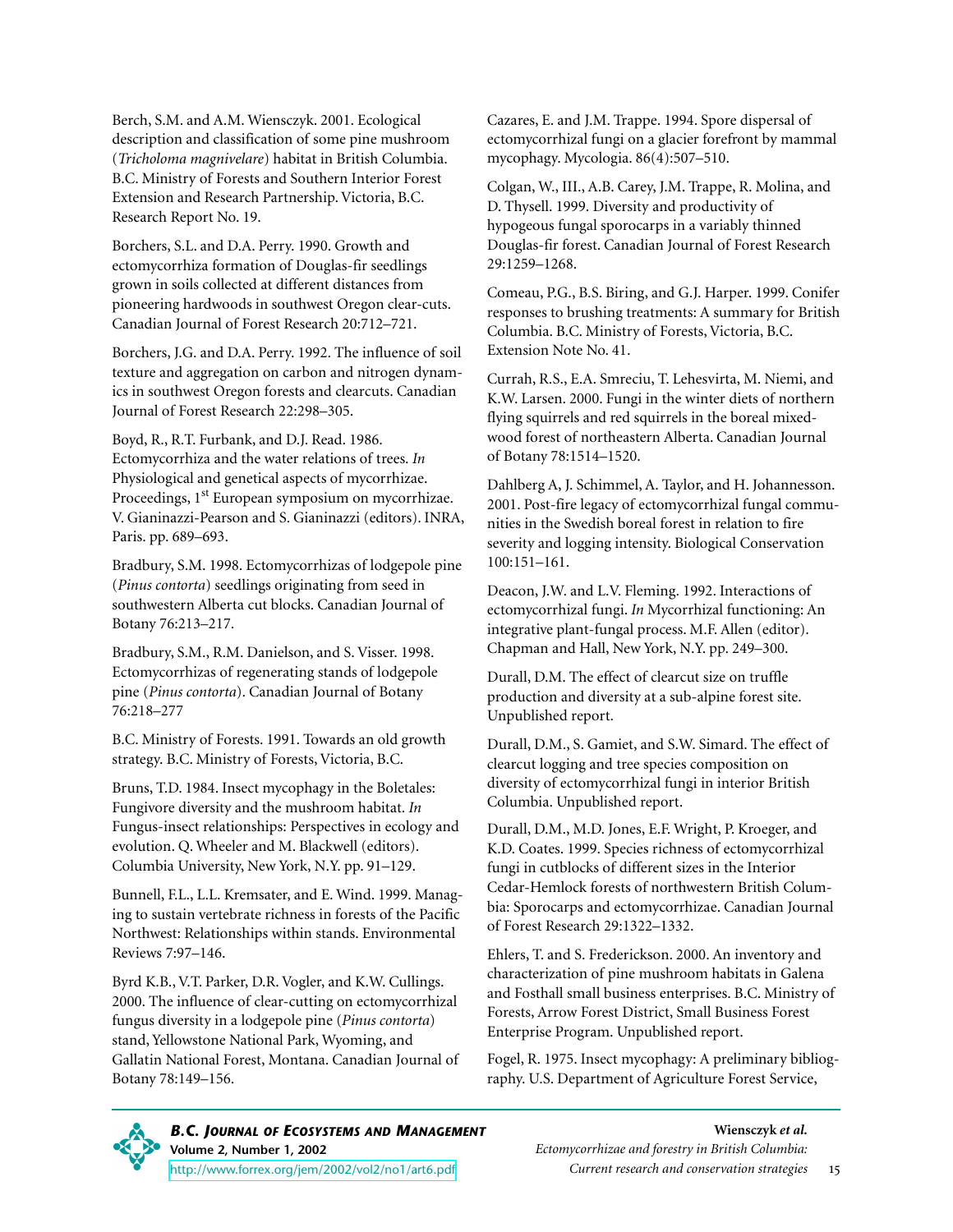Pacific Northwest Forest and Range Experiment Station, Portland, Oregon. General Technical Report PNW-36.

Fogel, R. and J.M. Trappe. 1978. Fungus consumption (mycophagy) by small animals. Northwest Science 52(1):1–31.

Forest Ecosystem Management Assessment Team [FEMAT]. 1993. Forest ecosystem management: An ecological, economic, and social assessment. U.S. Department of Agriculture Forest Service, Pacific Northwest Region, Portland, Oregon.

Forsman, E.D., E.C. Meslow, and H.M. Wight. 1984. Distribution and biology of the spotted owl in Oregon. Wildlife Monographs 87:1–64.

Fox, F.M. 1986a. Groupings of ectomycorrhizal fungi of birch and pine, based on establishment of mycorrhizas on seedlings from spores in unsterile soils. Transactions of the British Mycological Society 87(3):371–380.

\_\_\_\_\_\_\_. 1986b. Ultrastructure and infectivity of sclerotium-like bodies of ectomycorrhizal fungus *Hebeloma sacchariolens*, on birch (*Betula* spp.). Transactions of the British Mycological Society 87:359–369.

Franklin, J.F. and T.A. Spies. 1991. Ecological definitions of old-growth Douglas-fir forests. *In* Wildlife and vegetation of unmanaged Douglas-fir forests. K.B. Aubry and M.H. Brookes (editors). U.S. Department of Agriculture Forest Service, Pacific Northwest Research Station, Portland, Oregon. General Technical Report PNW GTR 285. pp 61–69.

Freeman, S. 1997. An estimate of pine mushroom production in the Nahatlatch watershed. Forest Renewal BC. Unpublished Report.

Gamiet, S. and J.F. Ammirati. 1999. Epigeous ectomycorrhizal sporocarps in old-growth forests in the CWHvm subzone in Seymour watershed. *In* Proceedings and Abstracts. Biology and Management of Species and Habitats at Risk Conference, Kamloops B.C.

de Geus, N. 1995. Botanical forest products in British Columbia: An overview. B.C. Ministry of Forests. Victoria, B.C.

Ginns, J., S.A. Redhead, and T. Goward. 1998. Mushrooms, lichens and other fungi. *In* Assessment of species diversity in the Montane Cordillera Ecozone. I.M. Smith and G.G.E. Scudder (editors). Ecological Monitoring and Assessment Network, Burlington, Ontario.

Goodman, D.M. and J.A. Trofymow. 1998. Comparison of communities of ectomycorrhizal fungi in old-growth and mature stands of Douglas-fir at two sites on southern Vancouver Island. Canadian Journal of Forest Research 28:574–581.

Graham, R.T., A.E. Harvey, M.F. Jurgensen, T.B. Jain, J.R. Tonn, and D.S. Page-Dumroese. 1994. Managing coarse woody debris in forests of the rocky mountains. U.S. Department of Agriculture Forest Service, Intermountain Research Station, Ogden, Utah. Research Paper INT-RP-477.

Graham, R.T., T.B. Jain, and A.E. Harvey. 1999. Fuel: Logs, sticks, needles, duff and much more. *In* Proceedings, Joint Fire Science Conference and Workshop. Crossing the millennium: Integrating spatial technologies and ecological principles for a new age in fire management. L.F. Neunschwander, K.C. Ryan, G.E. Gollberg, and J.D. Greer (editors). Boise, Idaho.

Griffiths, R.P., G.A. Bradshaw, B. Marks, and G.W. Lienkaemper. 1996. Spatial distribution of ectomycorrhizal mats in coniferous forests of the Pacific Northwest, U.S.A. Plant and Soil 180:147–158.

Grogan, P., J. Baar, and T. D. Bruns. 2000. Below-ground ectomycorrhizal community structure in a recently burned bishop pine forest. Journal of Ecology 88(6):1051–1062.

Hagerman, S.M., M.D. Jones, M. Gillespie, G.E. Bradfield, and D.M. Durall. 1999a. Effects of clear-cut logging on the diversity and persistence of ectomycorrhizae at a subalpine forest. Canadian Journal of Forest Research 29:124–134.

Hagerman, S.M., M.D. Jones, G.E. Bradfield, and S.M. Sakakibara. 1999b. Ectomycorrhizal colonization of *Picea engelmannii* X *Picea glauca* seedlings planted across cut blocks of different sizes. Canadian Journal of Forest Research 29:1856–1870.

Hagerman, S.M., S.M. Sakakibara, and D.M. Durall. 2001. The potential for woody understory plants to provide refuge for ectomycorrhizal inoculum at an Interior Douglas-fir forest after clear-cut logging. Canadian Journal of Forest Research 31:711–721.

Harvey, A.E., M.F. Jurgensen, and M.J. Larsen. 1980. Clearcut harvesting and ectomycorrhizae: Survival and activity on residual roots and influence on a bordering forest stand in western Montana. Canadian Journal of Forest Research 10:300–303.

Harvey, A.E., J.A. Schlieter, M.F. Jurgensen, and M.J. Larsen. 1986. Distribution of active ectomycorrhizal

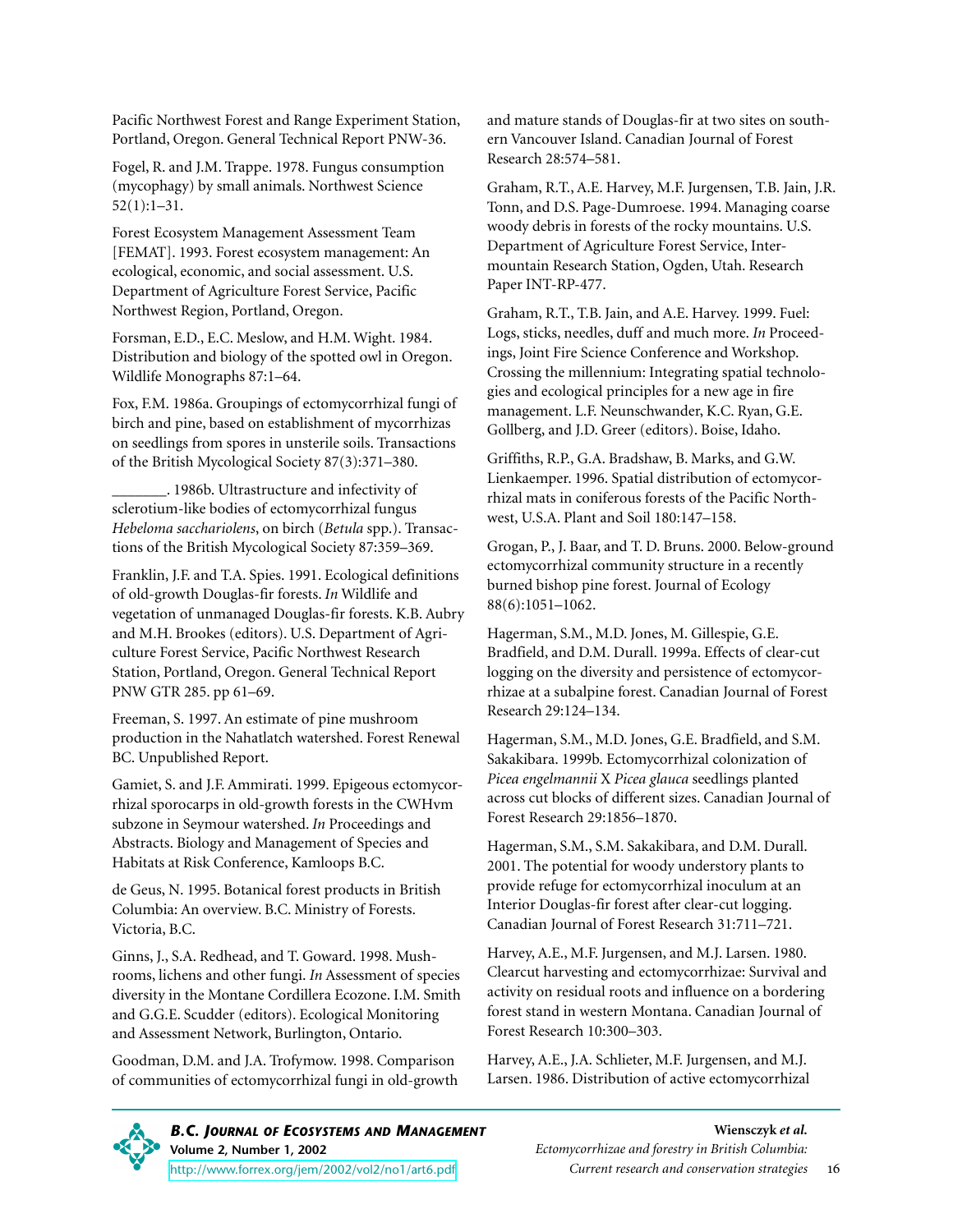short roots in forest soils of the Inland Northwest: Effects of site and disturbance. U.S. Department of Agriculture Forest Service, Intermountain Research Station, Ogden, Utah. Research Paper INT-374.

Harvey, A.E., M.F. Jurgensen, M.J. Larsen, and R.T. Graham. 1987. Relationships among soil microsite, ectomycorrhizae, and natural conifer regeneration of old-growth forests in western Montana. Canadian Journal of Forest Research 17:58–62.

Harvey A.E., D.S. Page-Dumroese, M. Jurgensen, R.T. Graham, and J.R. Tonn. 1997. Site preparation alters soil distribution of roots and ectomycorrhizae on outplanted western white pine and Douglas-fir. Plant and Soil 188:107–117.

Horton, T.R., T.D. Bruns, and V.T. Parker. 1999. Ectomycorrhizal fungi associated with *Arctostaphylos* contribute to *Pseudotsuga menziesii* establishment. Canadian Journal of Botany 77:93–102.

Hosford, D. and H. Ohara. 1995 Ecological study of *Tricholoma magnivelare* shiros in central Washington. *In* Dancing with an elephant. Proceedings: The business and science of special forest products. C. Schnepf (editor). Western Forestry and Conservation Association, Portland, Oregon. pp 111–116.

Hosford, D., D. Pilz, R. Molina, and M. Amaranthus. 1997. Ecology and management of the commercially harvested American matsutake mushroom. U.S. Department of Agriculture Forest Service. Pacific Northwest Research Station, Portland, Oregon. General Technical Report PNW GTR-412.

Janos, D.P. and C.T. Sahley. 1995. Rodent dispersal of vesicular-arbuscular mycorrhizal fungi in Amazonian Peru. Ecology 76(6)1852–1858.

Jones, M.D. and T.C. Hutchinson. 1986. The effect of mycorrhizal infection on the response of *Betula papyerifera* to nickel and copper. New Phytologist 102:429–442.

Jones, M.D., D.M. Durall, and P.B. Tinker. 1991. Fluxes of carbon and phosphorus between symbionts in willow ectomycorrhizas and their changes with time. New Phytologist 118:99–106.

Jones, M.D., D.M. Durall, and S.W. Simard. 1996. Ectomycorrhizae formation on lodgepole pine seedlings as affected by site preparation on a dry grassy site in the

IDF zone of the Lillooet Forest District. Natural Resources Canada, Victoria, B.C. FRDA Research Memo No. 233.

Jones, M.D., D.M. Durall, S.M.K. Harniman, D.C. Classen, and S.W. Simard. 1997. Ectomycorrhizal diversity on *Betula papyrifera* and *Pseudotsuga menziesii* seedlings grown in the greenhouse or outplanted in single-species and mixed plots in southern British Columbia. Canadian Journal of Forest Research 27:1872–1889.

Jones, M.D., S.M. Hagerman, and M. Gillespie. [2002]. Ectomycorrhizal colonization and richness of previously colonized, containerized *Picea engelmannii* does not vary across clearcuts when planted in mechanically siteprepared mounds. Canadian Journal of Forest Research. In press.

Jongmans, A.G., N. van Breemen, U. Lundström, P.A.W. van Hees, R.D. Finlay, M. Srinivasan, T. Unestam, R. Giesler, P.A. Melkerud, and M. Olsson. 1997. Rockeating fungi. Nature 389:682–683.

Johnson, C.N. 1994. Mycophagy and spore dispersal by a rat-kangaroo: Consumption of ectomycorrhizal taxa in relation to their abundance. Functional Ecology 8:464–468.

Jonsson L., A. Dahlberg, M.C. Nilsson, O. Zackrisson, and O. Kåren. 1999. Ectomycorrhizal fungal communities in late-successional Swedish boreal forests, and the composition following wildfire. Molecular Ecology 8:205–215.

Jonsson, L.M., M.C. Nilsson, D.A. Wardle, and O. Zackrisson. 2001. Context dependent effects of ectomycorrhizal species richness on tree seedling productivity. Oikos 93:353–364.

Jurgensen, M.F., A.E. Harvey, R.T. Graham, D.S. Page-Dumroese, J.R. Tonn, M.J. Larsen, and T.B. Jain. 1997. Impacts of timber harvesting on soil organic matter, nitrogen, productivity, and health of inland Northwest forests. Forest Science 43:234–251.

Kernaghan G., S. Légaré, P. Widden, and Y. Bergeron. 2001. Influence of plant community composition and diversity on ectomycorrhizal diversity in boreal mixedwoods. 3rd International Conference on Mycorrhizas "Diversity and Integration in Mycorrhizas". Adelaide, Australia. Abstract only.

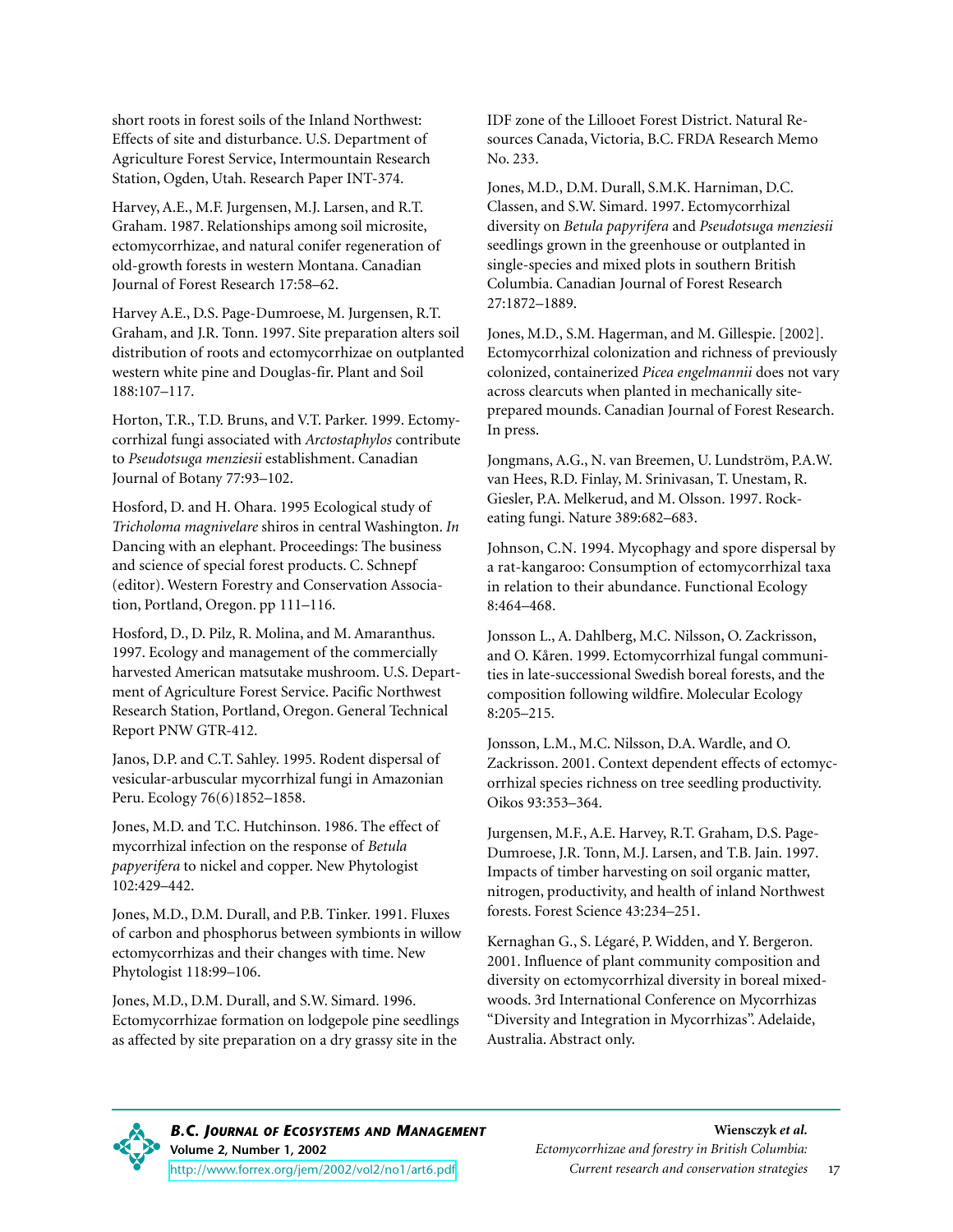Kranabetter, J.M. 1999. The effect of refuge trees on a paper birch ectomycorrhiza community. Canadian Journal of Botany 77:1523–1528.

Kranabetter, J.M. and T. Wylie 1998. Ectomycorrhizal community structure across forest openings on naturally regenerated western hemlock seedlings. Canadian Journal of Botany 76:189–196.

Kranabetter, J.M. and P. Kroeger. 2001. Ectomycorrhizal mushroom response to partial cutting in a western hemlock–western redcedar forest. Canadian Journal of Forest Research 31:978–987.

Kranabetter, J.M., R. Trowbridge, A. Macadam, D. McLennan, and J. Friesen. 2002. Ecological descriptions of pine mushroom (*Tricholoma magnivelare*) habitat and estimates of its extent in northwestern British Columbia. Forest Ecology and Management 158:249–261.

Kropp B.R. 1982. Formation of mycorrhizae on nonmycorrhizal western hemlock *Tsuga heterophylla* outplanted on rotten wood and mineral soil. Forestry 28:706–710.

Landeweert, R., E. Hoffland, R.D. Finlay, T.W. Kuyper, and N. van Breemen. 2001. Linking plants to rocks: Ectomycorrhizal fungi mobilize nutrients from minerals. Trends in Ecology and Evolution 16(5):248–254.

Lawrence, J.F. 1989. Mycophagy in the coleoptera: Feeding strategies and morphological adaptations. *In* Insect–fungus interactions. N. Wilding, M. Collins, P.M. Hammond, and J.F. Webber (editors). Royal Entomological Society Symposium Series 14:1–23.

Li, C.Y., H.B. Massicotte, and L.V.H. Moore. 1992. Nitrogen-fixing *Bacillus* sp. associated with Douglas-fir tuberculate ectomycorrhizae. Plant and Soil 140:35–40.

Mah K., L.E. Tackaberry, K.B. Egger, and H.B. Massicotte. 2001. The impacts of broadcast burning after clear-cutting on the diversity of ectomycorrhizal fungi associated with hybrid spruce seedlings in central British Columbia. Canadian Journal of Forest Research 31(2):224–235.

Marx, D.H. 1969. The influence of ectotrophic ectomycorrhizal fungi on the resistance of pine roots to pathogenic infections. I. Antagonism of mycorrhizal fungi to pathogenic fungi and soil bacteria. Phytopathology 59:153–163.

Massicotte, H.B., R. Molina, D.L. Luoma, and J.E. Smith. 1994. Biology of the ectomycorrhizal genus, *Rhizopogon*: II. Patterns of host-fungus specificity following spore inoculation of diverse hosts grown in monoculture and dual culture. New Phytologist 126:677–690.

Massicotte, H.B., R. Molina, L.E. Tackaberry, J.E. Smith, and M.P. Amaranthus. 1999. Diversity and host specificity of ectomycorrhizal fungi retrieved from three adjacent forest sites by five host species. Canadian Journal of Botany 77:1053–1076.

McAfee, B.J. and J.A. Fortin. 1987. The influence of pH on the competitive interactions of ectomycorrhizal mycobionts under field conditions. Canadian Journal of Forest Research 17:859–864.

Miller, S.L., P. Torres, and T.M. McClean. 1994. Persistence of basidiospores and sclerotia of ectomycorrhizal fungi and *Morchella* in soil. Mycologia 86:89–95.

Molina, R., H.B. Massicotte, and J.M. Trappe. 1992. Specificity phenomena in mycorrhizal symbiosis: Community-ecological consequences and practical implications. *In* Mycorrhizal functioning. E.M. Allen (editor). Chapman & Hall, New York, N.Y. pp. 358–423.

North, M. and J.M. Trappe. 1996. Relative abundance and animal consumption of fungal sporocarps in Pacific Northwest young- mature- and old-growth forests. *In* Proceedings, 1<sup>st</sup> International Conference on Mycorrhizae. T.M. Szaro and T.D. Bruns (editors). Berkeley, California. p. 93.

Norvell, L.L.1995. Loving the chanterelle to death? The ten-year Oregon Chanterelles Project. McIlvainea 12(1):6–25.

O'Dell, T.E., J.F. Ammirati, and E.G. Schreiner. 1999. Species richness and abundance of ectomycorrhizal basidiomycete sporocarps on a moisture gradient in the *Tsuga heterophylla* zone. Canadian Journal of Botany 77:1699–1711.

Parke, J.L., R.G. Linderman, and J.M. Trappe. 1984. Inoculum potential of ectomycorrhizal fungi in forest soils of southwest Oregon and northern California. Forest Science 30:300–304.

Parsons, W.F.J., S.L. Miller, and D.H. Knight. 1994. Rootgap dynamics in a lodgepole pine forest: Ectomycorrhizal and non-mycorrhizal fine root activity after experimental gap formation. Canadian Journal of Forest Research 24:1531–1538.

Paul, L., C. Chanway, and B. Chapman. 1998. Nitrogen fixation in tuberculate mycorrhizae on lodgepole pine.

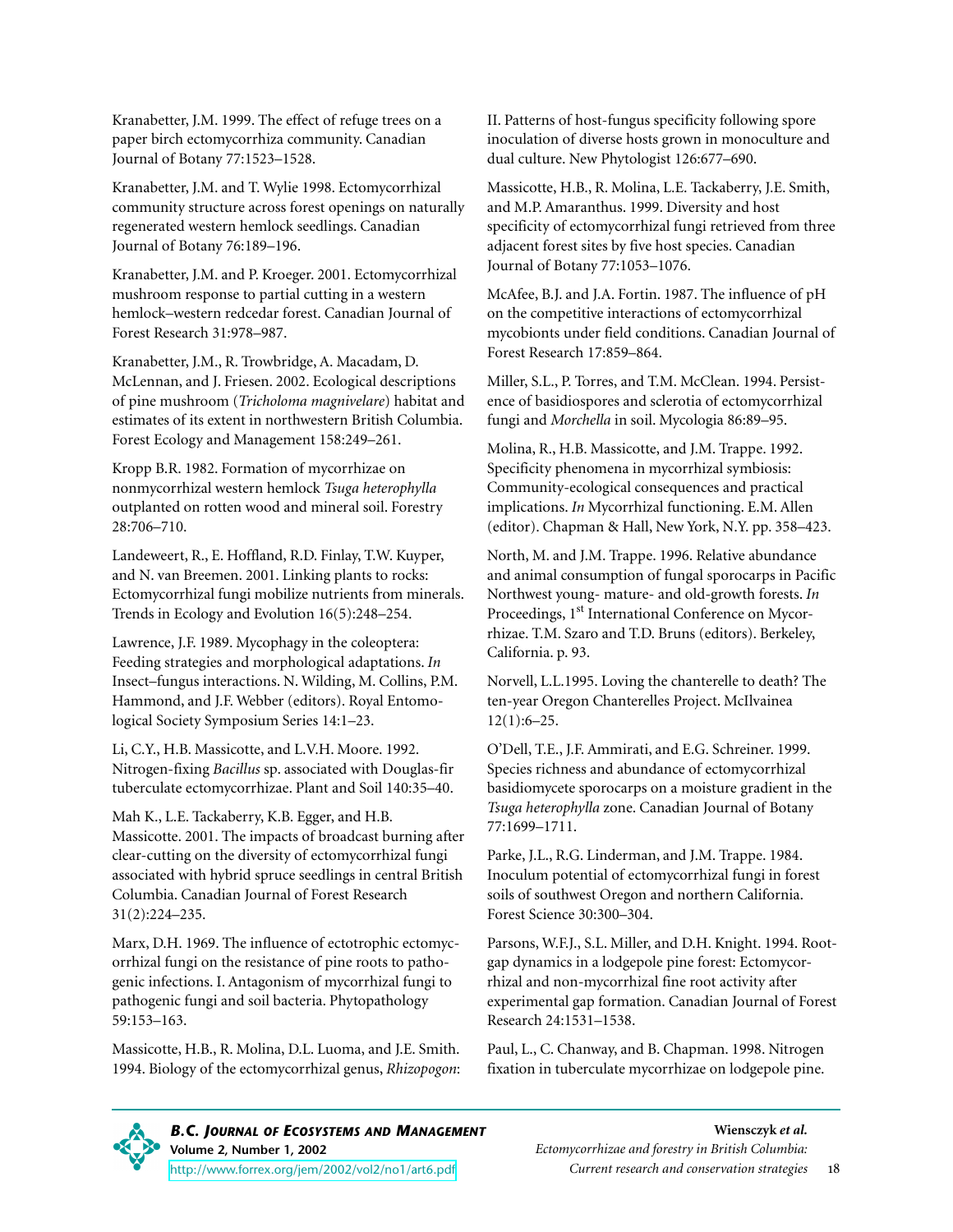Presented to the Pacific Northwest forest and rangeland soil organism symposium. March 17–19, 1998. Oregon State University. Poster/Abstract.

Perrin, R. and J. Garbaye. 1983. Influence of ectomycorrhizae on infectivity of Pythium-infested soils and substrates. *In* Tree root systems and their mycorrhizas. D. Atkinson (editor). Nijhoff/Junk, The Hague.

Perry, D.A., H. Margolis, C. Choquette, R. Molina, and J.M. Trappe. 1989a. Ectomycorrhizal mediation of competition between coniferous tree species. New Phytologist 112:501–511.

Perry, D.A., M.P. Amaranthus, J.G. Borchers, S.L. Borchers, and R.E. Brainerd. 1989b. Bootstrapping in ecosystems: Internal interactions largely determine productivity and stability in biological systems with strong positive feedback. BioScience 39(4):230–237.

Pilz, D., R. Molina, and L. Liegel. 1998. Biological productivity of chanterelle mushrooms in and near the Olympic Peninsula Biosphere Reserve. Ambio 9:8–13.

Redhead, S.A. 1997a. The pine mushroom industry in Canada and the United States: Why it exists and where it is going. *In* Mycology in sustainable development: Expanding concepts, vanishing borders. M.E. Palm and I.H. Chapela (editors). Parkway Publishers, Boone, North Carolina. pp. 15–54.

Redhead, S. 1997b. Macrofungi of British Columbia: Requirements for inventory. B.C. Ministry of Forests and B.C. Ministry of Environment, Lands and Parks, Victoria, B.C. Working Paper 28/1997.

Simard, S.W., D.A. Perry, M.D. Jones, D.D. Myrold, D.M. Durall, and R. Molina. 1997a. Net transfer of carbon between tree species with shared ectomycorrhizal fungi. Nature 388: 579–582.

Simard, S.W., D.A. Perry, J.E. Smith, and R. Molina. 1997b. Effects of soil trenching on occurrence of ectomycorrhizas on *Pseudotsuga menziesii* seedlings grown in mature forests of *Betula papyrifera* and *Pseudotsuga menziesii*. New Phytologist 136:324–340.

Simard, S.W., R. Molina, J.E. Smith, D.A. Perry, and M.D. Jones. 1997c. Shared compatibility of ectomycorrhizae on *Pseudotsuga menziesii* and *Betula papyrifera* seedlings grown in mixture in soils from southern British Columbia. Canadian Journal of Forest Research 27:331–342.

Simard, S.W., M.D. Jones, D.M. Durall, G.D. Hope, R.J. Strathers, N.S. Sorenson, and B.J. Zimonick. [2002a].

Effects of patch site preparation on *Pinus contorta* growth, photosynthesis and ectomycorrhizae formation and on microclimate, soil nutrients and soil compaction on steep, dry, grassy forested sites in interior British Columbia. Canadian Journal of Forest Research. Submitted.

Simard, S.W., M.D. Jones, D.M. Durall, R.J. Stathers, and B.J. Zimonick. [2002b]. Intra- and interspecific competition between paper birch and three conifer species and their effects on seedling performance, ectomycorrhizae, and microenvironment. In preparation.

Smith J.E., R. Molina, M.M.P. Huso, and M.J. Larsen. 2000. Occurrence of *Piloderma fallax* in young, rotationage, and old-growth stands of Douglas-fir (*Pseudotsuga menziesii*) in the Cascade Range of Oregon, U.S.A. Canadian Journal of Botany 78:995–1001.

Smith J.E., R. Molina, M.M.P. Huso, D.L. Luoma, D. McKay, M.A. Castellano, T. Lebel. and Y. Valachovic. 2002. Species richness, abundance, and composition of hypogeous and epigeous ectomycorrhizal fungal sporocarps in young, rotation-age, and old-growth stands of Douglas-fir (*Pseudotsuga menziesii*) in the Cascade Range of Oregon, USA. Canadian Journal of Botany 80(2):186–204.

Smith, S.E. and D.J. Read. 1997. Mycorrhizal symbiosis. Second Edition. Academic Press Ltd., London, UK.

Stendell, E.R., T.R. Horton. and T.D. Bruns. 1999. Early effects of prescribed fire on the structure of the ectomycorrhizal fungus community in a Sierra Nevada ponderosa pine forest. Mycological Research 103:1353– 1359.

Stone, E.L. and P.J. Kalisz. 1991. On the maximum extent of tree roots. Forest Ecology and Management 46:59–102.

Termorshuizen, A.J. 1993. The influence of nitrogen fertilisers on ectomycorrhizas and their fungal carpophores in young stands of *Pinus sylvestris*. Forest Ecology and Management 57:179–189.

Trappe, J. and M. Castellano. 1996. Inventory and monitoring of rare fungus species: A case proposal. *In* Managing forest ecosystems to conserve fungus diversity and sustain wild mushroom harvests. D. Pilz and R. Molina (editors). U.S. Department of Agriculture Forest Service, Pacific Northwest Research Station, Portland, Oregon. General Technical Report PNW-GTR-371. pp. 36–38.